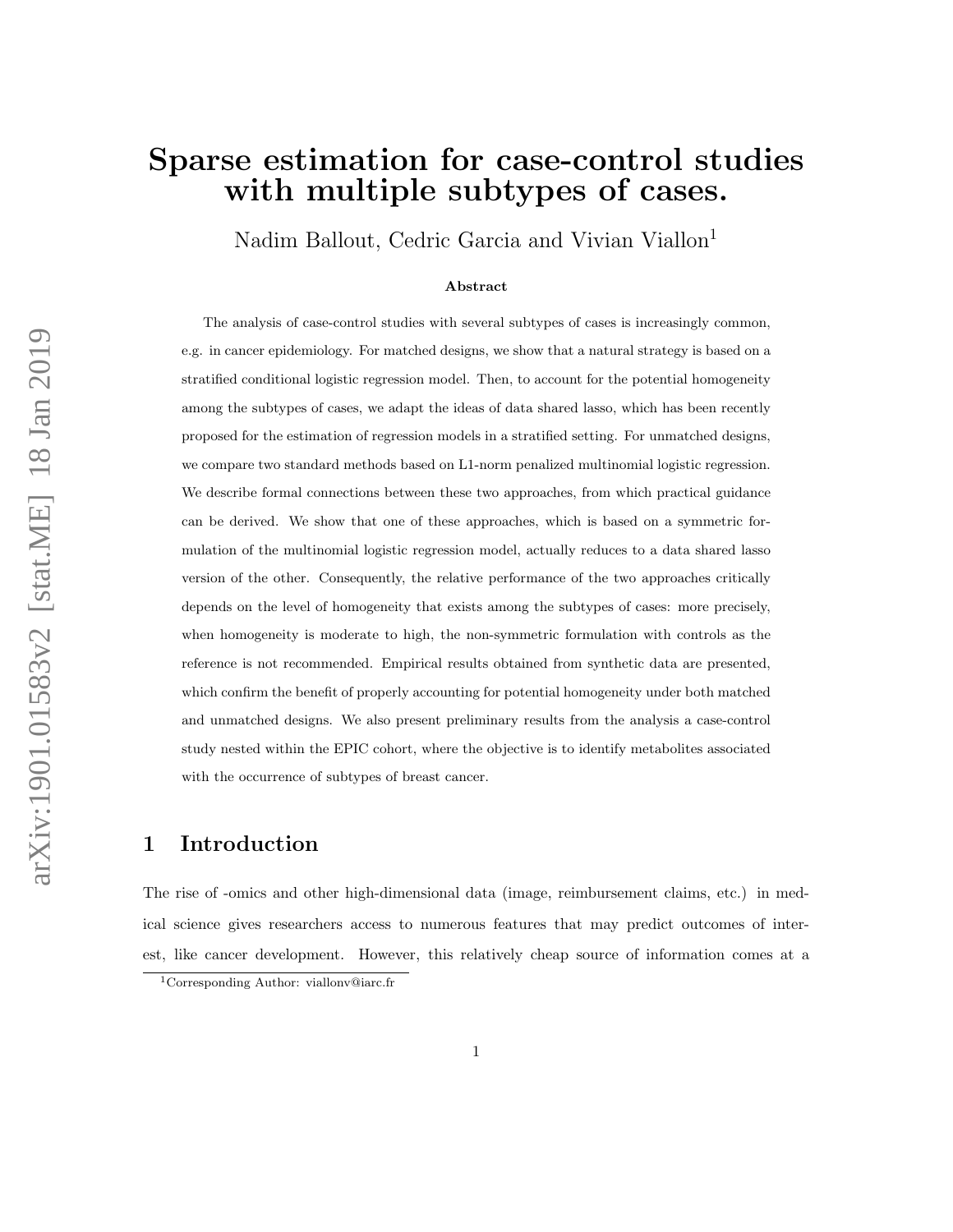price: the curse of dimensionality makes multivariate modeling of such data impossible without further assumptions. In other words, some prior information has to be properly accounted for to reduce dimensionality and accurately estimate high-dimensional multivariate models. Under parametric regression models, one common prior information, or assumption, is sparsity of the parameter vector. The use of  $L_1$ -norm regularized approaches has been shown to yield optimal estimates when the true vector is sparse, under technical assumptions on the design matrix [Wainwright, 2009, Bach et al., 2010, Bickel et al., 2009]. As a result, L<sup>1</sup> penalized logistic models [McCullagh and Nelder, 1989, Park and Hastie, 2007, Wu et al., 2009] are now standard tools when studying risk factors of a disease in a high-dimensional setting.

However, for many diseases that were primarily considered as one single disease (breast cancer, colorectal cancer), several subtypes have now been recognized. They can either be histological, as for breast cancer, or anatomical, as for colorectal cancer. Even if commonalities may exist among these subtypes, they have their own specificities regarding both prognosis and etiology. For example, the cancer epidemiology community is now increasingly concerned with the identification of subtype specific risk factors for various cancer sites. This is the case in our motivating example presented in Section 5, which deals with the identification of metabolites associated with breast cancer subtypes, based on a matched case-control study nested in the EPIC (European Prospective Investigation into Cancer and nutrition) cohort study.

For unmatched case-control studies with multiple subtypes of cases, a natural extension of the binary logistic regression model is the multinomial logistic regression model [McCullagh and Nelder, 1989, Begg and Gray, 1984]. If  $K - 1$  denotes the number of subtypes for a given integer  $K > 1$ , inference under this model consists in estimating  $K-1$  parameter vectors of size p, where p denotes the number of covariates (which may include interactions as well as an intercept term). On the other hand, for matched case-control studies with  $K - 1$  subtypes, the total sample can be decomposed into  $K-1$  sub-samples, one for each subtype. Assuming for simplicity a 1:1 matching design, each subsample is made of pairs composed by one case of one particular subtype and one matched control. Then, each sub-sample can be analyzed separately, e.g. by applying a sparse conditional logistic regression model [Avalos et al., 2015]. Again, the overall analysis boils down to the estimation of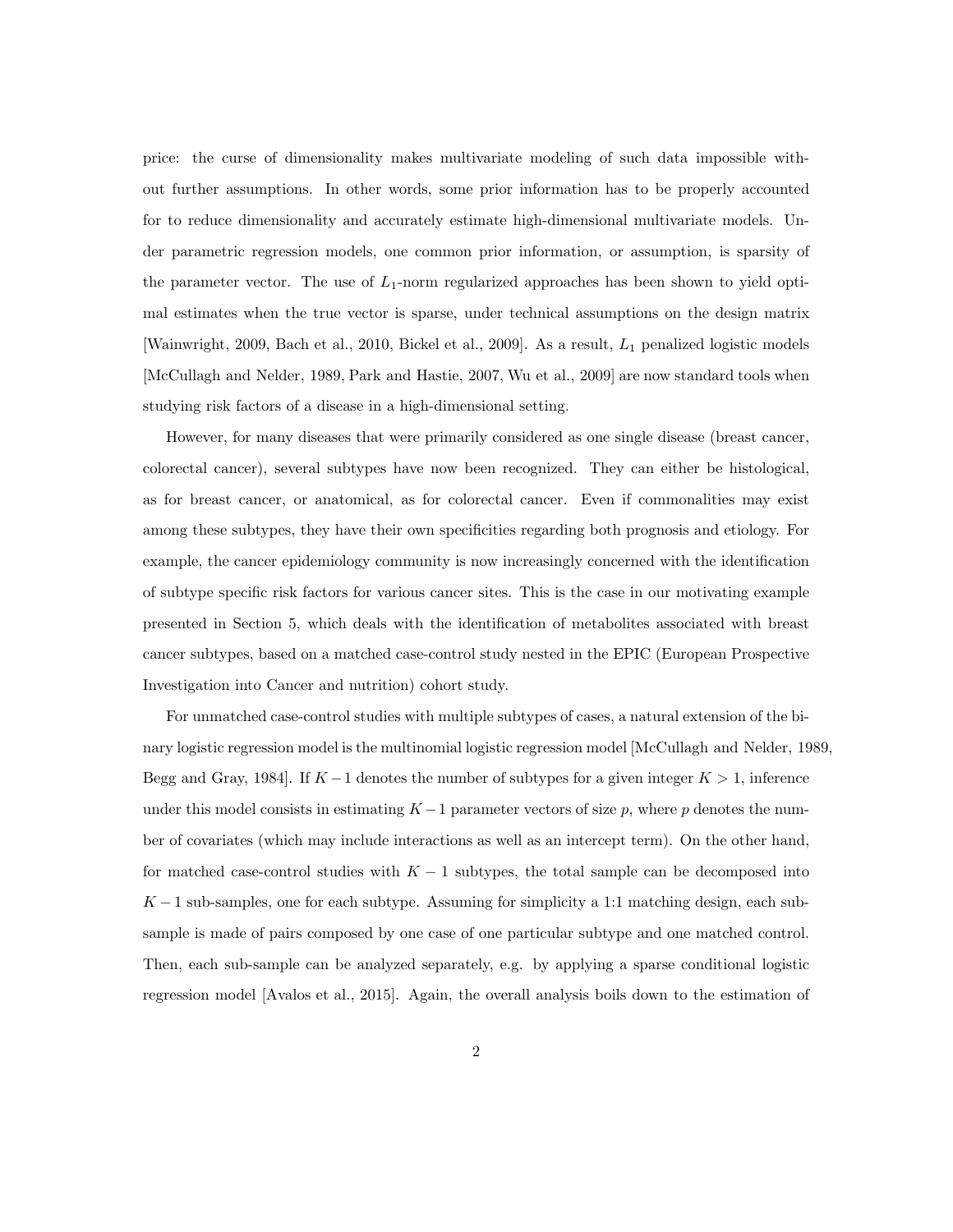#### $K-1$  parameter vectors of size p.

Because commonalities exist between the subtypes of cases, some level of homogeneity is expected among those  $K - 1$  parameter vectors, in both the matched and unmatched settings. Properly accounting for this homogeneity is key to reduce the dimensionality and improve estimation efficiency. In the matched setting,  $K - 1$  sparse conditional logistic regression models have to be estimated on  $K - 1$  sub-groups, where these sub-groups are defined according to the subtype of the case of each pair (see Section 2 for more details). Then, inference falls into the framework of stratified regression modeling for which data shared lasso has recently been developed as a way to account for the expected homogeneity among the  $K-1$  parameter vectors to be estimated [Gross and Tibshirani, 2016, Ollier and Viallon, 2017]. Under linear models, data shared lasso has been shown to enjoy good theoretical and empirical properties [Ollier and Viallon, 2017]. In addition, data shared lasso is easy to implement because it can be rewritten as a standard lasso after a simple transformation of the original data.

In this article, we will show how the ideas of data shared lasso can be applied to analyze casecontrol studies when multiple subtypes of cases are present. In Section 2, we start with the matched design and we show how data shared lasso can be used to estimate stratified sparse conditional logistic models. Section 3 is devoted to the unmatched setting, under which sparse multinomial logistic regression models are natural, as mentioned above. Actually, two formulations of sparse multinomial logistic regression models have been proposed in the literature. A first one, which we will refer to as the standard one, relies on the selection of a reference category and the estimation of  $(K - 1)$  parameter vectors [Begg and Gray, 1984]. Alternatively, a more symmetric formulation of the model can be adopted, where no reference category has to be selected and K parameter vectors are to be estimated [Friedman et al., 2010]. Unpenalized estimation is impossible under this over-parametrized model due to a clear lack of identifiability. However,  $L_1$ -penalized estimation can be performed, as implemented in the popular glmnet R package. To our best knowledge, no clear guidance exists in the literature on how to chose between the two formulations of sparse multinomial logistic regression models. We will formally establish that the  $L_1$ -penalized strategies associated with the two formulations differ in the way they account for potential homogeneity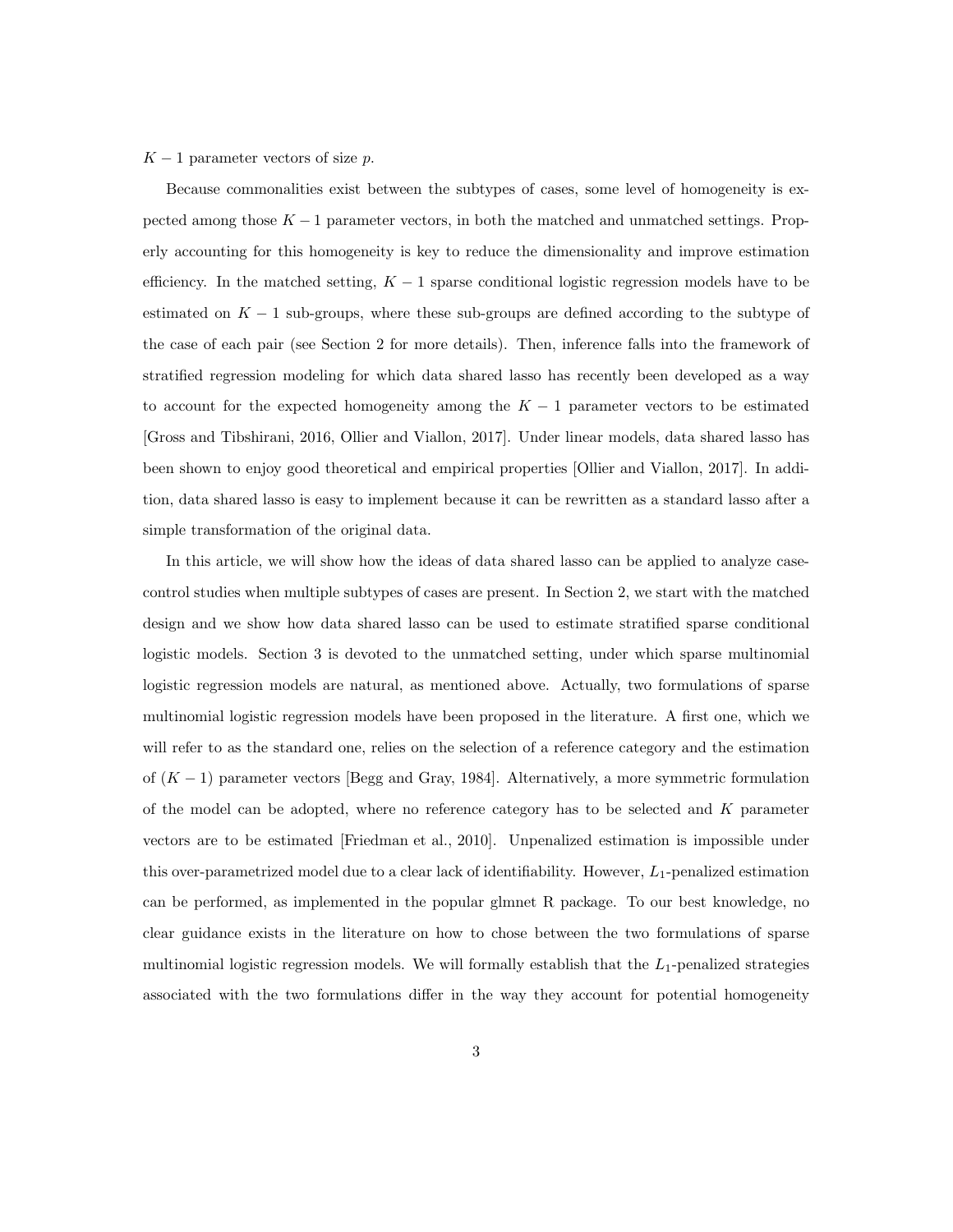among the parameter vectors to be estimated. More precisely, we show in Section 3 that  $L_1$ penalized estimates derived under the symmetric formulation coincide with the estimates derived under the standard formulation when using a data shared lasso penalty. In Section 4, we present results from a simulation study, which illustrate the interest of data shared lasso estimates when homogeneity exists among the parameter vectors to be estimated, under both the matched and unmatched settings. Section 5 is devoted to our illustrative example. Finally, concluding remarks are provided in Section 6.

# 2 Matched case-control studies with multiple subtypes of cases and stratified conditional logistic models

Conditional logistic regression is a standard tool for the analysis of matched case-control studies when a single type of cases is considered [Pearce, 2016, Rothman et al., 2008]. Here, we show how the ideas of data shared lasso can be applied to handle the situation where  $K - 1$  subtypes of cases are present, for some given integer  $K > 1$ .

#### 2.1 Setting

Consider a matched case-control study where information about subtype is available for each case. We denote the number of subtypes by  $K - 1$ , for some given integer  $K > 1$ , and we will use the notation  $[I] = \{1, ..., I\}$  for any integer  $I \geq 1$ . For simplicity, we further assume a 1:1 matched case-control design where matching is based on some variables  $\mathbf{W} \in \mathbb{R}^{q}$ . Denoting by  $n \geq 1$  the total sample size, the sample then consists of  $m = n/2$  pairs of individuals. In this matched setting with  $K - 1$  subtypes of cases, the total sample can be divided into  $K - 1$  sub-samples. For any  $k \in [K]$ , the k-th sub-sample  $\mathcal{M}_k$  is made of the  $m_k$  pairs composed by each case of subtype k and his matched control. These sub-samples naturally define sub-groups, or strata, in the total sample. We should however stress that these strata differ from the "usual" strata defined in the context of conditional logistic regression models, the latter corresponding to case-control pairs. In other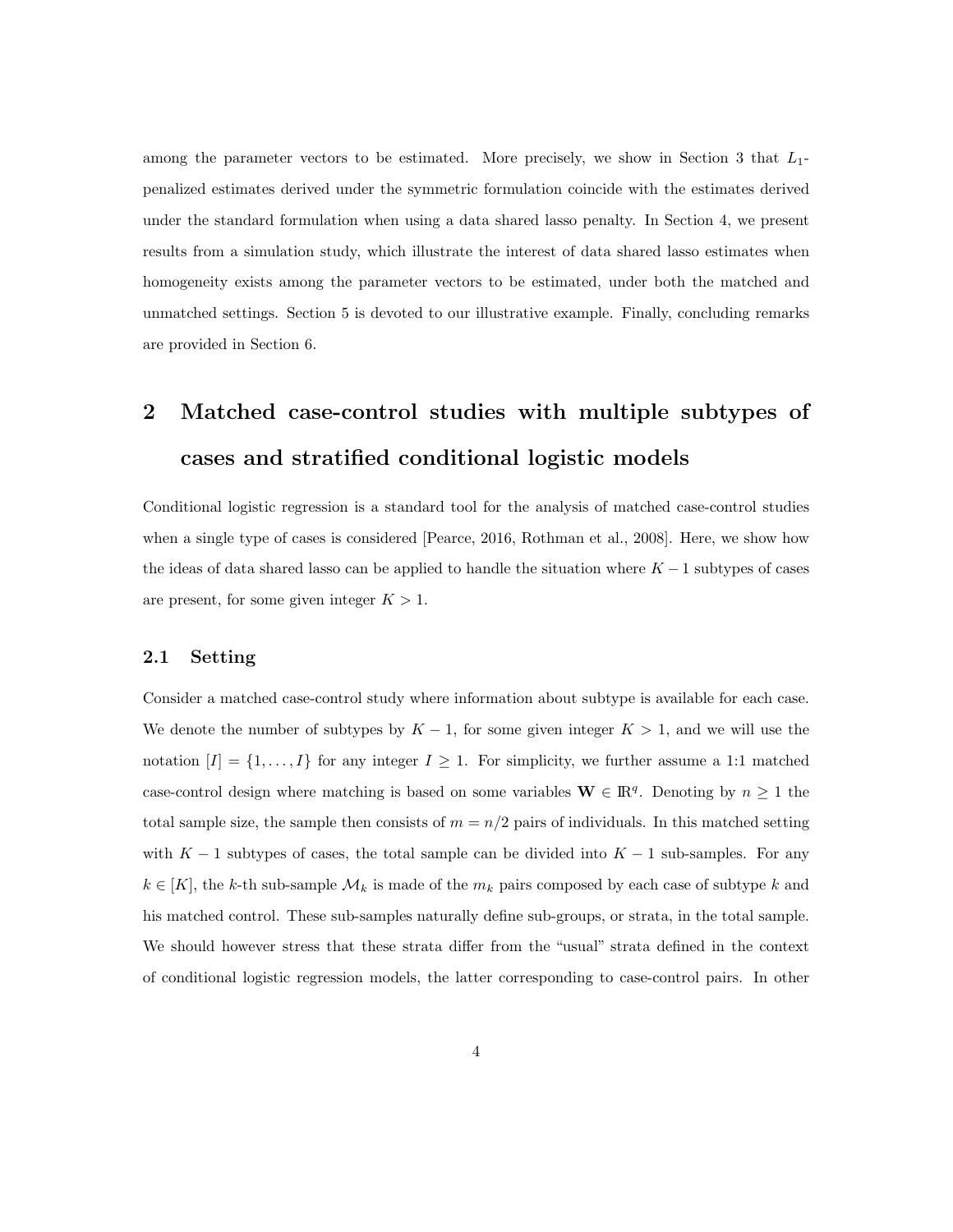respect, for future use, we introduce the categorical variable S which takes values in  $[K - 1]$  and indicates the sub-sample to which an observation belongs. In other words,  $S = k$  for all observations in  $\mathcal{M}_k$ .

Let us first focus on the k-th stratum  $\mathcal{M}_k$ , which is made of cases of subtype k and their matched controls. For any matched pair  $\ell$  of observations belonging to  $\mathcal{M}_k$ , denote by  $\mathbf{x}_{\ell,i}^{(k)} \in \mathbb{R}^p$ , for some  $p \geq 1$ , and  $Y_{\ell,i}^{(k)} \in \{0,1\}$ , the two vectors of covariates and the two disease status indicators for the two observations  $i \in \{1,2\}$  of the pair. Then, the association between risk factors and subtype  $k$  of the disease can be studied by applying a conditional logistic regression model, restricted to observations in stratum  $\mathcal{M}_k$ . Assume without loss of generality that data are arranged in such a way that the observation indexed  $i = 1$  is the case in each pair  $\ell$ , that is  $Y_{\ell,1}^{(k)} = 1$  for all pairs  $\ell$ . Then, as usual under the conditional logistic regression model, we assume the existence of a vector  $\delta_k^* \in \mathbb{R}^p$  such that the probability that the case is the one observed in pair  $\ell$ , given that a case is observed in pair  $\ell$ , writes [Greenland, 2000]

$$
\mathbb{P}(Y_{\ell,1}^{(k)} = 1 | Y_{\ell,1}^{(k)} + Y_{\ell,2}^{(k)} = 1, \mathbf{x}_{\ell,1}^{(k)}, \mathbf{x}_{\ell,2}^{(k)}) = \frac{1}{1 + \exp\{\delta_k^{*T}(\mathbf{x}_{\ell,1}^{(k)} - \mathbf{x}_{\ell,2}^{(k)})\}}.\tag{1}
$$

Vector  $\delta_k^*$  can then be estimated by maximizing the log conditional likelihood  $\delta_k \longrightarrow L_k^{(cond)}$  $_k^{(cond)}(\pmb\delta_k)$ restricted to pairs in  $\mathcal{M}_k$ , which is defined as

$$
L_k^{(cond)}(\boldsymbol{\delta}_k) = -\sum_{\ell \in [m_k]} \log[1 + \exp\{\boldsymbol{\delta}_k^T(\mathbf{x}_{\ell,1}^{(k)} - \mathbf{x}_{\ell,2}^{(k)})\}]
$$

$$
= -[\log\{\mathbf{1}_{m_k} + \exp(\boldsymbol{\Delta}^{(k)}\boldsymbol{\delta}_k)\}]^T \mathbf{1}_{m_k}
$$
(2)

where  $\mathbf{1}_{m_k} = (1, \ldots, 1)^T \in \mathbb{R}^{m_k}$  and  $\mathbf{\Delta}^{(k)}$  is the  $m_k \times p$  matrix, whose  $\ell$ -th row corresponds to  $(\mathbf{x}_{\ell,1}^{(k)}-\mathbf{x}_{\ell,2}^{(k)})$  $\binom{k}{\ell,2}$ , for  $\ell \in [m_k]$ .

Equivalently, estimation of each  $\delta_k^*$  can be performed simultaneously, though still independently, by maximizing the criterion  $\sum_{k \in [K-1]} L_k^{(cond)}$  $\delta_k^{(cond)}(\boldsymbol{\delta}_k) = -[\log\{\boldsymbol{1}_m + \exp(\bar{\boldsymbol{\Delta}}\boldsymbol{\delta})\}]^T\boldsymbol{1}_m$  over  $\boldsymbol{\delta} = 0$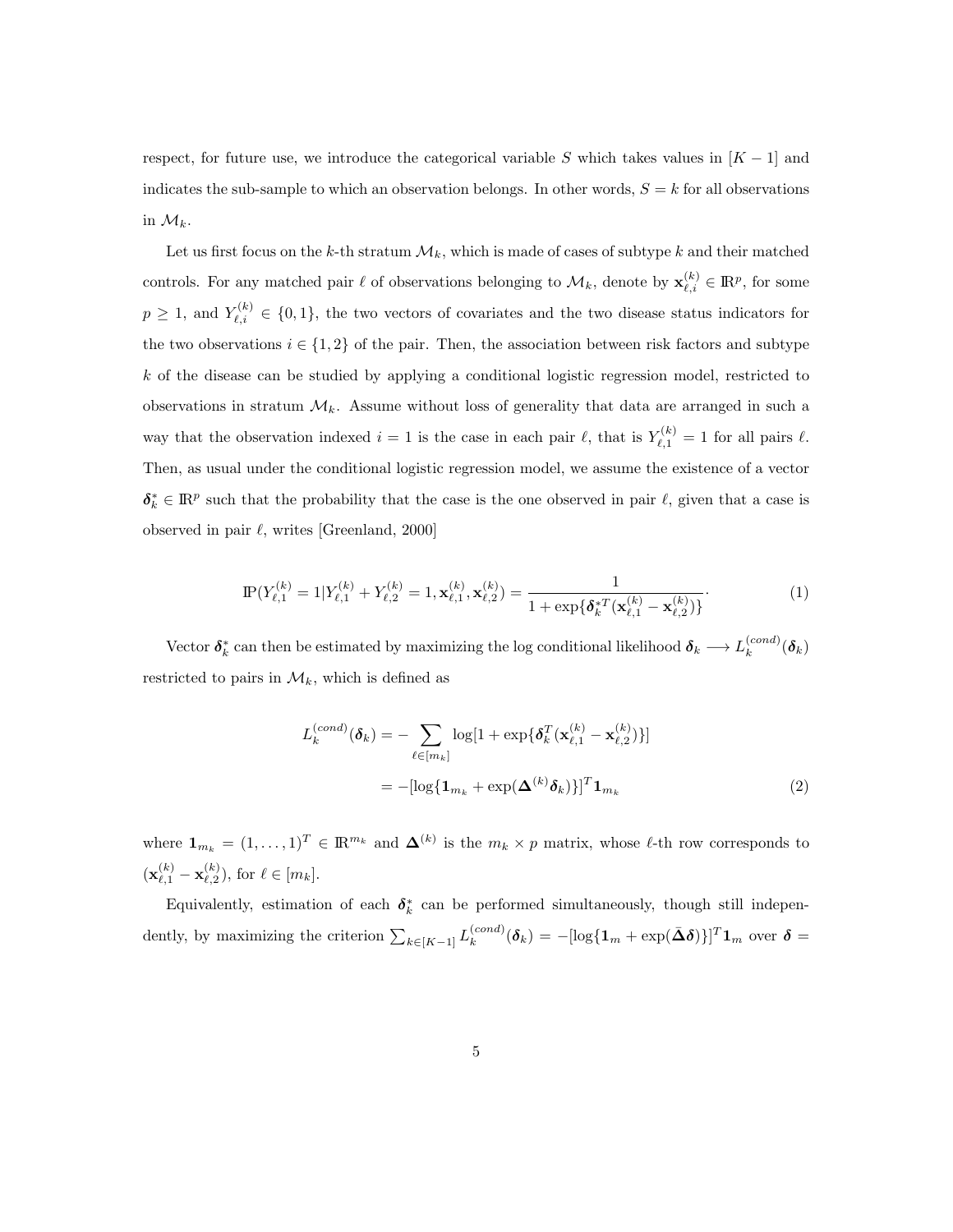$(\boldsymbol{\delta}_1^T, \ldots, \boldsymbol{\delta}_{K-1}^T)^T \in \mathbb{R}^{(K-1)p}$ , with

$$
\bar{\mathbf{\Delta}} = \left(\begin{array}{cccc} \mathbf{\Delta}^{(1)} & \cdots & \mathbf{0}_{m_1,p} \\ \vdots & \ddots & \vdots \\ \mathbf{0}_{m_{K-1},p} & \cdots & \mathbf{\Delta}^{(K-1)} \end{array}\right).
$$

### 2.2 Standard  $L_1$  norm penalized estimation

Several packages have been developed to maximize a penalized version of criterion (2): for instance, cLogitLasso is available within the R software [Avalos et al., 2015]; the cLogitL1 package [Reid and Tibshirani, 2014] can also be used, although it is not maintained on the CRAN anymore. For appropriate values of the regularization parameter  $\lambda$ , they can be used to maximize the following criterion over  $\boldsymbol{\delta}_k \in \mathbb{R}^p$ ,

$$
-[\log\{\mathbf{1}_{m_k}+\exp(\mathbf{\Delta}^{(k)}\boldsymbol{\delta}_k)\}]^T\mathbf{1}_{m_k}-\lambda\|\boldsymbol{\delta}_k\|_1
$$

to get a sparse estimate of  $\delta_k^*$ . They can also be used to maximize the "overall" criterion

$$
-[\log\{\mathbf{1}_m + \exp(\bar{\boldsymbol{\Delta}}\boldsymbol{\delta})\}]^T \mathbf{1}_m - \lambda \|\boldsymbol{\delta}\|_1
$$
\n(3)

over  $\boldsymbol{\delta} \in \mathbb{R}^{(K-1)p}$  to get a sparse estimate of  $\boldsymbol{\delta}^* = (\boldsymbol{\delta}_1^*, \ldots, \boldsymbol{\delta}_K^*)$ . These two strategies are strictly identical and would return identical estimates. In particular, along both strategies, the estimation is performed independently on each stratum, that is independently for each subtype. This is likely sub-optimal when subtypes have commonalities. Indeed, these commonalities are expected to translate into some homogeneity among vectors  $\delta_1^*, \ldots, \delta_{K-1}^*$ , which may lead to improved estimation efficiency if properly accounted for.

#### 2.3 Data shared lasso

Data shared lasso was independently proposed by Gross and Tibshirani (2016) [Gross and Tibshirani, 2016] and Ollier and Viallon (2017) [Ollier and Viallon, 2017] in the context of stratified regression models to account for the expected homogeneities among the parameter vectors to be estimated. The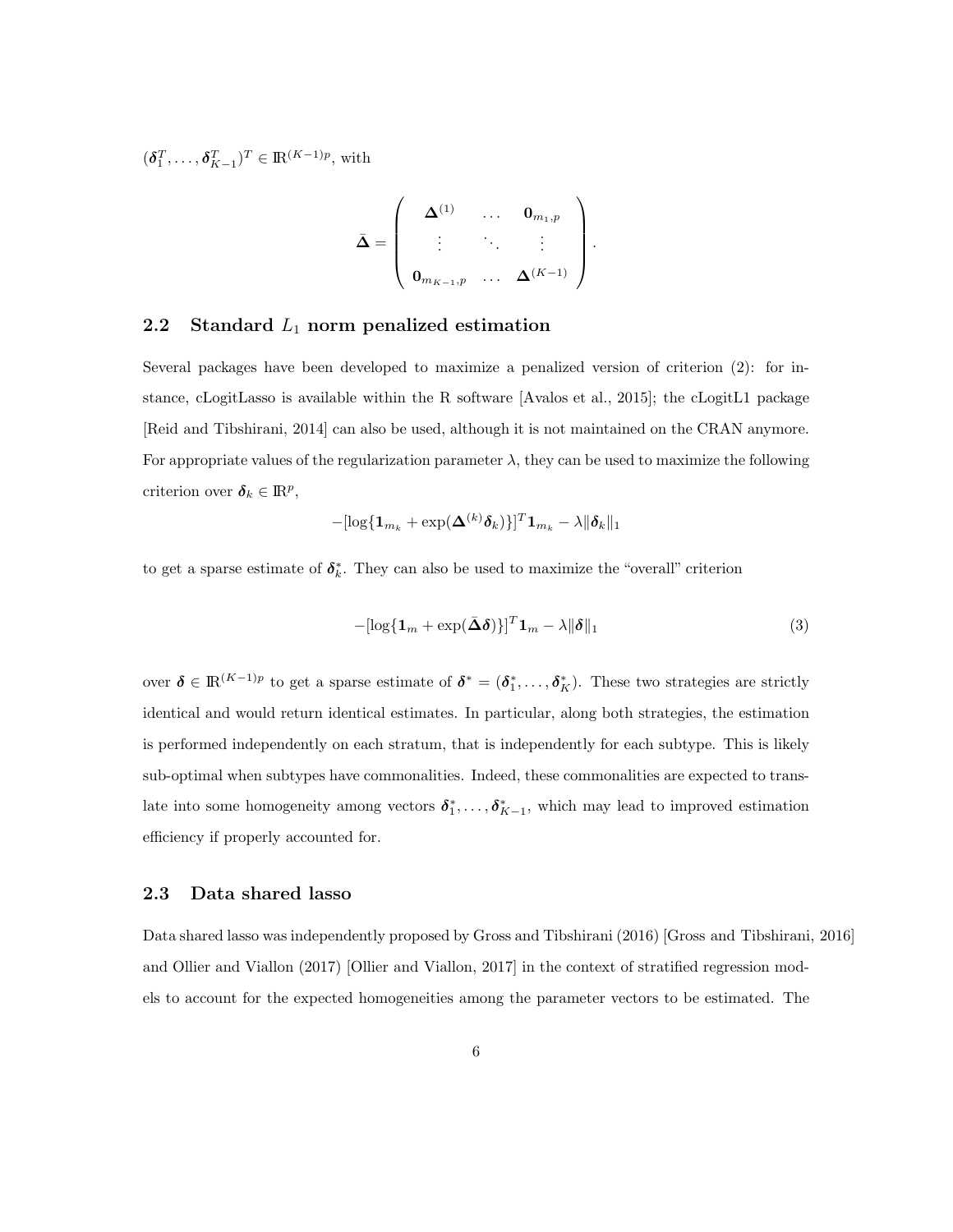approach relies on the following over-parametrized decomposition for each parameter  $\delta_{k,j}^*$ , for  $k \in [K-1]$  and  $j \in [p]$ ,

$$
\delta_{k,j}^* = \mu_j^* + \gamma_{k,j}^*.
$$
\n(4)

Here  $\mu_j^*$  can be seen as the "global" parameter for covariate j and is common to all subtypes, while  $\gamma_{k,j}^*$  captures the variation of the parameter for subtype k around this global parameter. Even if decomposition (4) is over-parametrized, estimates of  $\mu_j^*$  and  $\gamma_{k,j}^*$  for  $k \in [K-1]$  and  $j \in [p]$ can be derived by maximizing the following criterion over  $\mu = (\mu_1, \dots, \mu_p)$  and the  $\gamma_k$ 's, with  $\boldsymbol{\gamma_k} = (\gamma_{k,1}, \ldots, \gamma_{k,p}),$ 

$$
\sum_{k\in[K-1]} L_k^{(cond)}(\mu + \gamma_k) - \lambda(\|\mu\|_1 + \sum_{k=1}^{K-1} \tau_k \|\gamma_k\|_1). \tag{5}
$$

The L<sub>1</sub>-norm penalty  $\|\mu\|_1$  encourages sparsity of the vector of global parameters, while  $\|\gamma_k\|_1$ encourages homogeneity among vectors  $\widehat{\boldsymbol{\delta}}_k$  defined as  $\widehat{\boldsymbol{\delta}}_k = \widehat{\boldsymbol{\mu}} + \widehat{\boldsymbol{\gamma}}_k$ , for  $k \in [K-1]$ . For appropriate values of the regularization parameters  $\lambda$  and  $\tau_k$ , data shared lasso allows the estimation of parameters  $\hat{\mu}_j$  under one of the infinitely many decompositions of the form (4). Any particular choice for  $\tau_k$  leads to a particular "definition" of the estimated global parameter  $\hat{\mu}_j$  for covariate j. Given this particular definition, data shared lasso returns estimates  $\widehat{\delta}_1, \ldots, \widehat{\delta}_{K-1}$  that are typically close to  $\hat{\mu} = (\hat{\mu}_1, \dots, \hat{\mu}_p)$  in the L<sub>1</sub>-norm sense. For instance, if  $\tau_k = 1$  for all  $k \in [K-1]$ , it showed that[Gross and Tibshirani, 2016, Ollier and Viallon, 2017]

$$
\widehat{\mu}_j = \underset{m}{\operatorname{argmin}} \{ |m| + \sum_{k \in [K-1]} |\widehat{\delta}_{k,j} - m| \} = \text{median}(\widehat{\delta}_{1,j}, \dots, \widehat{\delta}_{K-1,j}, 0).
$$

In other respect, several more standard approaches turn out to be special cases of data shared lasso. If  $\tau_k = \infty$  for all k, then  $\hat{\delta}_k = \hat{\mu}$  for all  $k \in [K - 1]$  and data shared lasso reduces to the approach that consists in pooling all strata together; we will refer to this strategy as "Pooled". "Pooled" overlooks the subtype specificities and generally leads to biased estimates of vectors  $\delta_k^*$ . On the other hand, for large enough values of  $\lambda$ , we have  $\hat{\mu} = 0$  and for appropriate values of parameters  $\tau_k$ , data shared lasso reduces to estimating each vector  $\delta_k^*$  independently just as in (3) above; we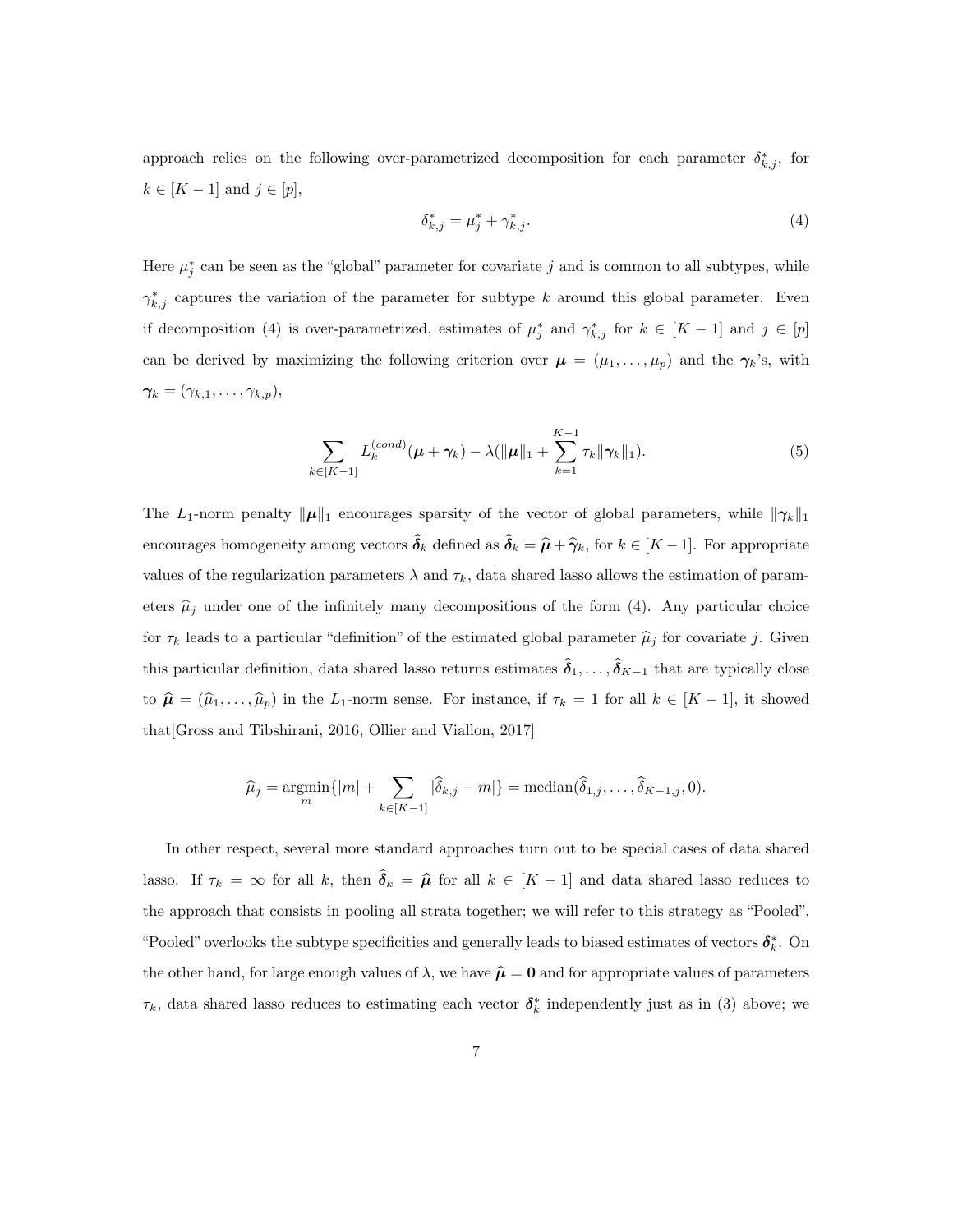will refer to this strategy as "Indep". "Indep" overlooks the commonalities among the subtypes, hence typically leads to estimates with unnecessarily high variance. Finally, setting  $\tau_r = \infty$  for one particular  $r \in [K-1]$  corresponds to working under the constraint  $\hat{\beta}_r = \hat{\mu}$ . In this case, data shared lasso reduces to another standard approach which consists in first selecting subtype  $r$  as a reference, and then including interaction terms between each covariate and the indicator variables  $\mathbb{I}(S = k)$ for  $k \neq r$ ; we will refer to this strategy as "Ref". Note that, for any particular choice r, the model complexity  $C(r)$  is naturally defined as the number of non-zero parameters to be estimated, that is  $C(r) = ||\beta_r^*||_0 + \sum_{k \neq r} ||\beta_k^* - \beta_r^*||_0$ , with  $|| \cdot ||_0$  standing for the  $L_0$  pseudo-norm. Consequently, the model complexity and estimation efficiency of "Ref" critically depend on the arbitrary choice of the reference stratum, that is the reference subtype in our case; see [Ollier and Viallon, 2017] for more details. Data shared lasso by-passes this arbitrary choice and, under stratified linear regression models, was shown to perform nearly as well as the oracular (and inapplicable) version of "Ref" based on an optimal and covariate-specific choice for the reference stratum.

Another nice property of data shared lasso is that it is readily implementable given any standard lasso solver. In particular, the data shared lasso criterion (5) above can be rewritten as

$$
\sum_{k \in [K-1]} L_k^{(cond)}(\boldsymbol{\mu} + \boldsymbol{\gamma}_k) - \lambda(||\boldsymbol{\mu}||_1 + \sum_{k=1}^{K-1} \tau_k ||\boldsymbol{\gamma}_k||_1)
$$
  
= 
$$
-[\log\{\mathbf{1}_m + \exp(\tilde{\boldsymbol{\Delta}}_{\boldsymbol{\tau}}\boldsymbol{\Gamma})\}]^T \mathbf{1}_m - \lambda ||\boldsymbol{\Gamma}||_1
$$

with  $\boldsymbol{\tau} = (\tau_1, \dots, \tau_{K-1}), \, \boldsymbol{\Gamma} = (\boldsymbol{\mu}^T, \tilde{\gamma}_1^T, \dots, \tilde{\gamma}_{K-1}^T)$  and

$$
\tilde{\mathbf{\Delta}}_{\boldsymbol{\tau}} = \left(\begin{array}{cccc} \boldsymbol{\Delta}^{(1)} & \frac{\boldsymbol{\Delta}^{(1)}}{\tau_1} & \dots & \mathbf{0}_{m_1,p} \\ \vdots & \vdots & \ddots & \vdots \\ \boldsymbol{\Delta}^{(K-1)} & \mathbf{0}_{m_{K-1},p} & \dots & \frac{\boldsymbol{\Delta}^{(K-1)}}{\tau_{K-1}} \end{array}\right).
$$

This criterion is exactly of the same form as (3): as a result, running cLogitLasso with the design matrix  $\tilde{\mathbf{\Delta}}_{\tau}$  returns a vector  $(\hat{\mu}^T, \hat{\tilde{\gamma}}_1^T, \dots, \hat{\tilde{\gamma}}_{K-1}^T)$  from which a data shared lasso estimates  $\hat{\delta}_k =$  $\hat{\mu} + \hat{\tilde{\gamma}}_k/\tau_k$  can be derived for  $\delta_k^*, k \in [K - 1]$ .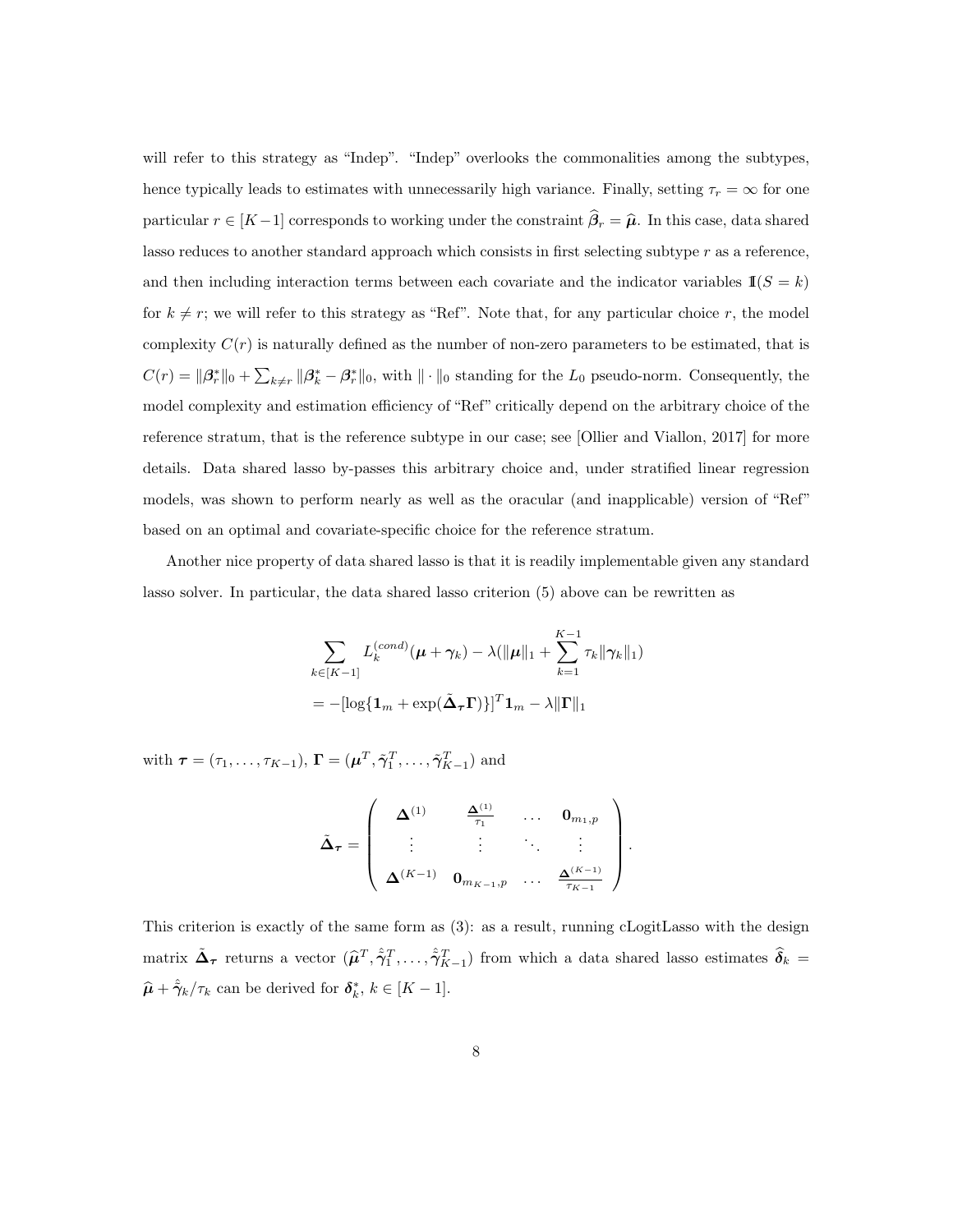We will illustrate the performance of data shared lasso when analyzing matched case-control studies with multiple subtypes of cases through simulated examples in Section 4, as well as through the analysis of a case-control study for breast cancer nested in the EPIC cohort in Section 5.

# 3 Unmatched case-control studies with multiple subtypes of cases and sparse multinomial logistic models

We now turn our attention to the unmatched setting. When  $K-1$  subtypes of cases are present for some given integer  $K > 1$ , the outcome Y can be modeled as a categorical variable, taking values in [K]. Hereafter, we will assume that  $Y = K$  for controls, while  $Y = k$  for cases of subtype k, for any  $k \in [K-1]$ . When no natural order exists among the categories of Y, the multinomial logistic regression model is a natural extension of the standard logistic regression model. Below, we will recall some basics about the multinomial logistic regression model. In particular, we will present two formulations of this model under which  $L_1$ -norm penalized estimation can be performed. We will then establish the relationship between these two approaches, basing our arguments on the data shared lasso ideas.

### 3.1 The multinomial logistic regression model

For ease of notation, we will mostly focus on models with no intercept. Then, in its symmetric formulation, the multinomial logistic regression model assumes the existence of  $K$  vectors  $(\beta_1^*, \ldots, \beta_K^*) \in (\mathbb{R}^p)^K$  such that

$$
\mathbf{P}(Y=k|\mathbf{x}=\mathbf{x}_0) = \frac{\exp(\mathbf{x}_0^T \boldsymbol{\beta}_k^*)}{\sum_{\ell=1}^K \exp(\mathbf{x}_0^T \boldsymbol{\beta}_\ell^*)},\tag{6}
$$

for any value  $\mathbf{x}_0 \in \mathbb{R}^p$  of the covariate vector, with  $p \geq 1$ . Because  $\sum_{k \in [K]} \mathbb{P}(Y = k | \mathbf{x} = \mathbf{x}_0) = 1$ for any  $\mathbf{x}_0 \in \mathbb{R}^p$ , this formulation is over-parametrized and vectors  $\beta_1^*, \ldots, \beta_K^*$  in Equation (6) are defined up to a constant only. More precisely, if model (6) holds with vectors  $\beta_1^*, \ldots, \beta_K^*$ , then it holds with vectors  $\beta_1^* + \nu, \ldots, \beta_K^* + \nu$  as well, for any  $\nu \in \mathbb{R}^p$ .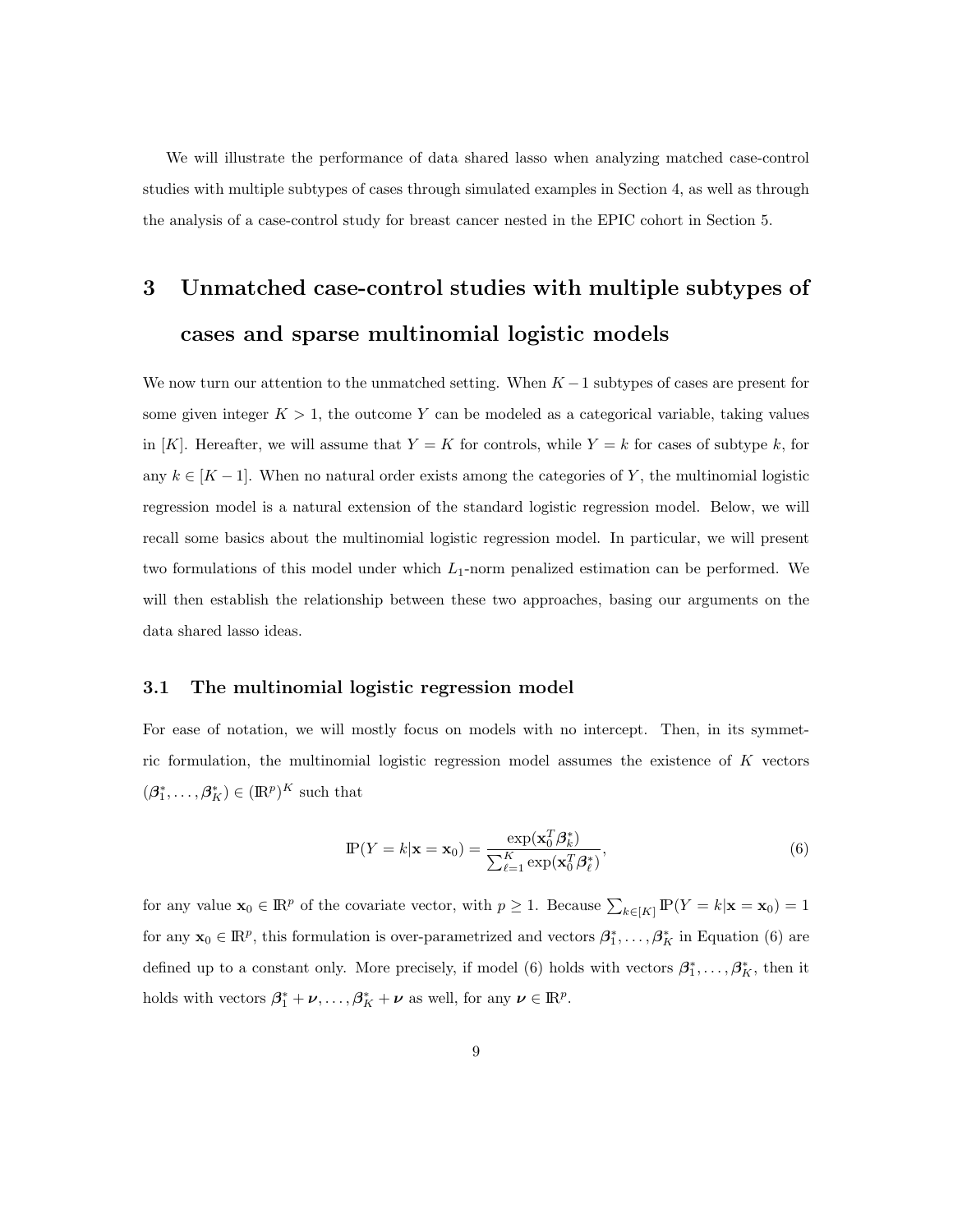To resolve this identifiability issue, a standard solution consists in selecting a reference category, say the K-th one without loss of generality. This leads to the constraint  $\beta_K^* = \mathbf{0}_p$  in the formulation above, and the multinomial logistic regression model then reduces to assuming the existence of  $(\delta_1^*, \ldots, \delta_{K-1}^*) \in (\mathbb{R}^p)^{K-1}$  such that

$$
\mathbf{P}(Y=k|\mathbf{x}=\mathbf{x}_0) = \frac{\exp(\mathbf{x}_0^T \boldsymbol{\delta}_k^*)^{\mathbf{1}(k\neq K)}}{1 + \sum_{\ell=1}^{K-1} \exp(\mathbf{x}_0^T \boldsymbol{\delta}_\ell^*)}.\tag{7}
$$

Of course, the two formulations are strictly equivalent and from any "initial" vectors of parameters  $\beta_1^*,\ldots,\beta_K^*$  satisfying Equation (6), Equation (7) holds with vectors  $\delta_1^*,\ldots,\delta_{K-1}^*$  defined as  $\delta_k^*$  =  $\beta_k^* - \beta_K^*$ , for  $k \in [K]$ .

Vectors  $\delta_1^*, \ldots, \delta_{K-1}^*$  in Equation (7) can be estimated through likelihood maximization. Assume the data consists of n independent and identically distributed replica  $(\mathbf{x}_i, Y_i)_{1 \leq i \leq n}$  with  $\mathbf{x}_i \in \mathbb{R}^p$  and  $Y_i \in [K]$ . Then, under model (7), the log-likelihood is defined for any  $(\boldsymbol{\delta}_1, \ldots, \boldsymbol{\delta}_{K-1}) \in (\mathbb{R}^p)^{K-1}$  as

$$
L(\boldsymbol{\delta}_1,\ldots,\boldsymbol{\delta}_{K-1})=\frac{1}{n}\sum_{i=1}^n\log\big(p_{y_i}(\mathbf{x}_i;\boldsymbol{\delta}_1,\ldots,\boldsymbol{\delta}_{K-1},\mathbf{0}_p)\big)
$$
(8)

where, for any collection of vectors  $(\mathbf{u}_1, \dots, \mathbf{u}_K) \in \mathbb{R}^{p \times K}$ , we set

$$
p_{\ell}(\mathbf{x}_0; \mathbf{u}_1, \dots, \mathbf{u}_K) = \frac{\exp(\mathbf{x}_0^T \mathbf{u}_{\ell})}{\sum_{k=1}^K \exp(\mathbf{x}_0^T \mathbf{u}_k)}.
$$
(9)

#### 3.2 Sparse estimation under the standard formulation

A first sparse approach, that will be referred to as MultinomSparseRef here, simply consists in maximizing the  $L_1$ -norm penalized version of the log-likelihood defined in  $(8)$ 

$$
\max_{\boldsymbol{\delta}_1,\ldots,\boldsymbol{\delta}_{K-1}} \left[ L(\boldsymbol{\delta}_1,\ldots,\boldsymbol{\delta}_{K-1}) - \lambda \sum_{k=1}^{K-1} \|\boldsymbol{\delta}_k\|_1 \right]. \tag{10}
$$

Maximizers of (10) can be obtained via the algorithm described in [Krishnapuram et al., 2005]. Thanks to the well-known link between the log-likelihood L and the conditional logistic log-likelihood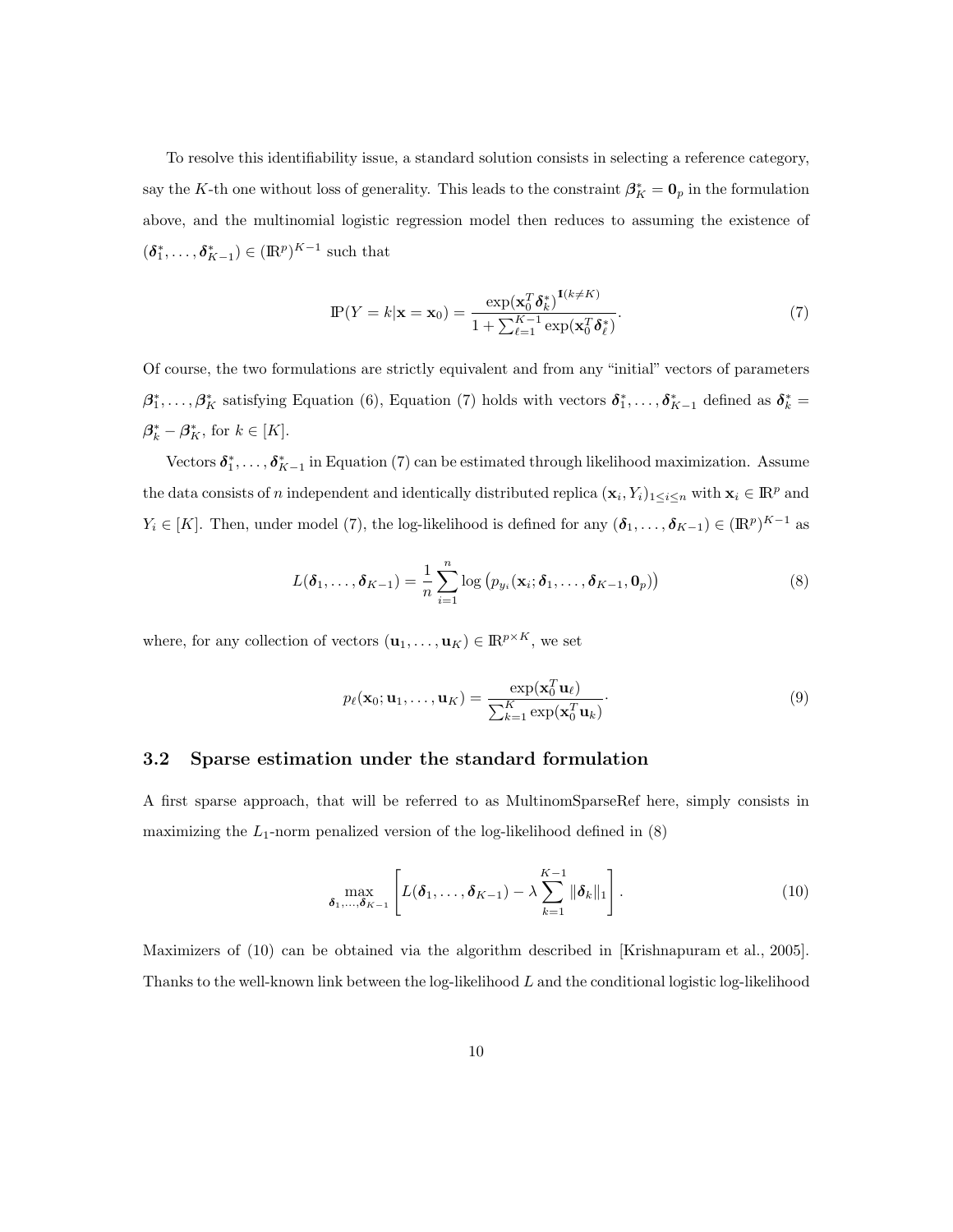[Hendrickx et al., 2000], they can also be obtained as solutions returned by package cLogitLasso [Avalos et al., 2015] after a simple modification of the original data.

#### 3.3 Sparse estimation under the symmetric formulation

Package glmnet in R [Friedman et al., 2010] implements an  $L_1$ -penalized approach based on the symmetric formulation of the model, which will be referred to as MultinomSparseSym here. Parameter vectors  $\beta_1^*, \ldots, \beta_K^*$  used under formulation (6) cannot be estimated by standard maximum likelihood estimation because of the aforementioned lack of identifiability. But because penalizing acts as constraining, estimates of  $\beta_1^*, \ldots, \beta_K^*$  can be obtained as maximizers of the  $L_1$ -penalized version of the following log-likelihood

$$
\mathcal{L}(\boldsymbol{\beta}_1,\ldots,\boldsymbol{\beta}_K)=\frac{1}{n}\sum_{i=1}^n\log\{p_{y_i}(\mathbf{x}_i;\boldsymbol{\beta}_1,\ldots,\boldsymbol{\beta}_K)\}.
$$

More precisely, package glmnet maximizes the following criterion over  $(\beta_1, \ldots, \beta_K) \in \mathbb{R}^{pK}$ ,

$$
\mathcal{L}(\boldsymbol{\beta}_1,\ldots,\boldsymbol{\beta}_K) - \lambda \sum_{k=1}^K \|\boldsymbol{\beta}_k\|_1
$$

for some appropriate value of the regularization parameter  $\lambda$ . In [Friedman et al., 2010], it is shown that maximizers  $\widehat{\beta}_1, \ldots, \widehat{\beta}_K$  of this criterion are such that

$$
\text{median}(\widehat{\beta}_{1,j}, \dots, \widehat{\beta}_{K,j}) = 0, \quad \text{for all } j \in [p]. \tag{11}
$$

See the Appendix for an alternative proof of this result. Equation (11) establishes that penalizing by the  $L_1$ -norm under the symmetric formulation of the model implicitly solves the lack of identifiability for each covariate by constraining the median of its parameters across the  $K$  categories to be null.

We shall recall that when intercepts are considered, as is often the case in practice, they are generally not penalized. Setting  $\beta_k^T = (\beta_{k,0}, \beta_{k,0}^T)$  where  $\beta_{k,0}$  stands for the intercept term for the k-th category, the penalty term then becomes  $\lambda \sum_{k=1}^{K} ||\boldsymbol{\beta}_{k,\setminus 0}||_1$ . Then, identifiability issues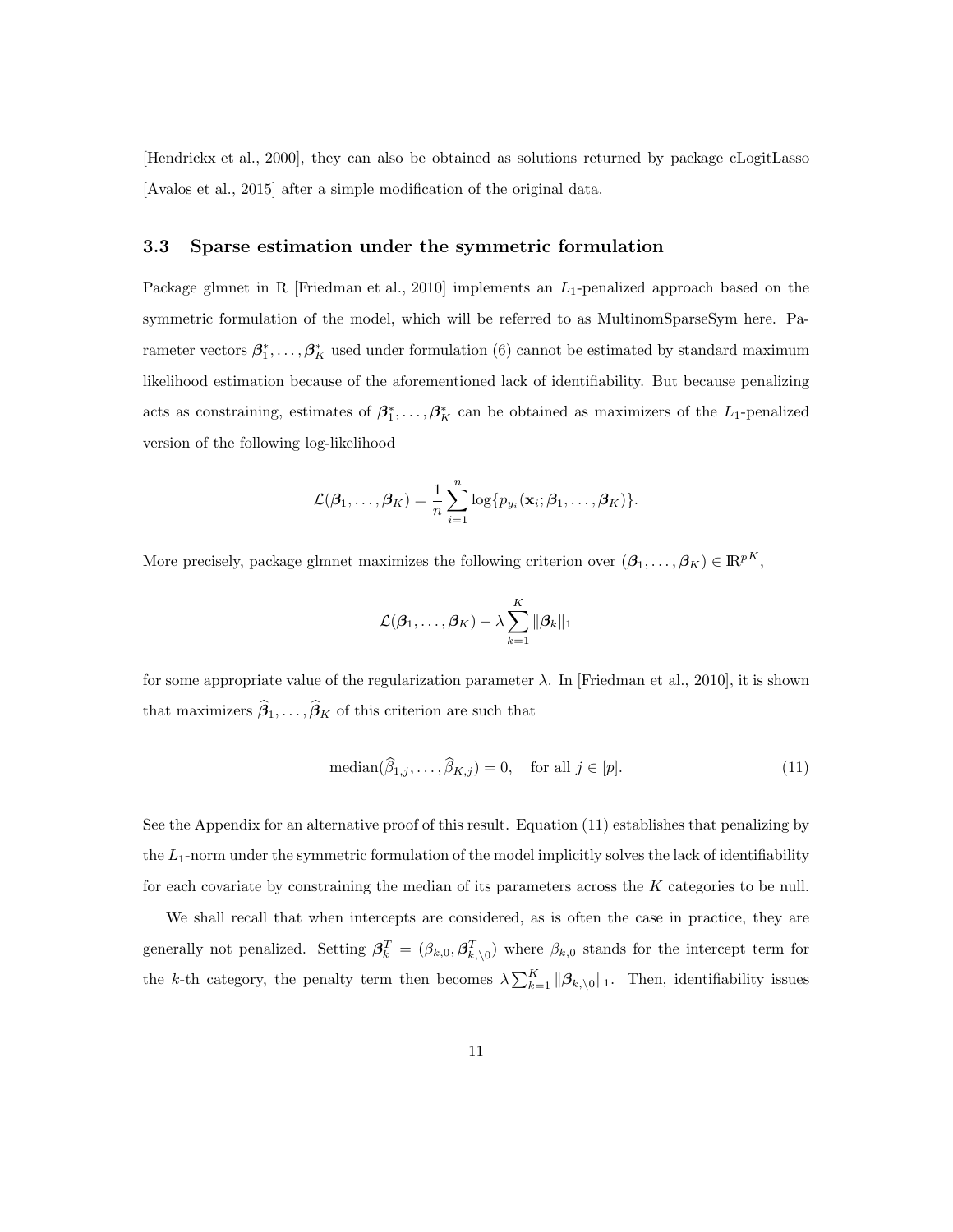are still present for the intercept terms under the symmetric formulation of the model. In the glmnet package, this is resolved by mean centering, which corresponds to imposing the constraint  $\sum_{k\in[K]}\hat{\beta}_{k,0}=0$  [Friedman et al., 2010].

#### 3.4 Relationship between MultinomSparseSym and MultinomSparseRef

Consider the standard formulation (7). When  $Y = K$  stands for controls and  $Y = k$  stands for cases of subtype k for  $k \in [K-1]$ , some level homogeneity among vectors  $\delta_1^*, \ldots, \delta_{K-1}^*$  is often expected. The ideas of data shared lasso can then be applied. When combined with MultinomSparseRef, data shared lasso first consists in considering the decomposition  $\delta_{k,j}^* = \mu_j^* + \gamma_{k,j}^*$  for  $k \in [K-1]$ and  $j \in [p]$ , and then maximizing the following criterion, over  $\boldsymbol{\mu} = (\mu_1, \dots, \mu_p)$  and the  $\boldsymbol{\gamma}_k$ 's, with  $\boldsymbol{\gamma_k} = (\gamma_{k,1}, \ldots, \gamma_{k,p}),$ 

$$
L(\mu + \gamma_1, \ldots, \mu + \gamma_{K-1}) - \lambda (\|\mu\|_1 + \sum_{k=1}^{K-1} \|\gamma_k\|_1).
$$

We will refer to this approach as MultinomDataSharedRef hereafter. This criterion is of the same form as (5), for the particular choice  $\tau_k = 1$  for all  $k \in [K-1]$ . Now, denote by  $(\hat{\beta}_1, \ldots, \hat{\beta}_K)$ and  $(\hat{\mu}, \hat{\gamma}_1, \ldots, \hat{\gamma}_{K-1})$  the solutions returned by MultinomSparseSym and MultinomDataSharedRef, respectively. In the Appendix we show that  $\hat{\mu} = -\hat{\beta}_K$  and  $\hat{\beta}_k = \hat{\gamma}_k$  for all  $k \in [K - 1]$ . This result formally establishes the equivalence between MultinomDataSharedRef and MultinomSparseSym: working under formulation (6) with an  $L_1$ -norm penalty, as implemented in the glmnet package, exactly corresponds to working under formulation (7) with a data shared lasso penalty (for the particular choice  $\tau_k = 1$  for all  $k \in [K-1]$ ) to encourage homogeneity among vectors  $(\boldsymbol{\delta}_1^*, \ldots, \boldsymbol{\delta}_{K-1}^*)$ .

To get a better understanding of the relationship between MultinomSparseSym and MultinomSparseRef, denote by  $(\tilde{\beta}_1,\ldots,\tilde{\beta}_K)$  maximizers of the criterion  $\mathcal{L}(\beta_1,\ldots,\beta_K) - \lambda(\|\beta_K\|_1 +$  $\sum_{k\in[K-1]} \|\beta_k - \beta_K\|_1$ ). In the Appendix, we show that  $\tilde{\beta}_K = \mathbf{0}_p$  and  $\tilde{\beta}_k = \hat{\delta}_k$  for  $k \in [K-1]$ , where  $\hat{\delta}_k$  are estimates returned by MultinomSparseRef, that is maximizers of  $L(\delta_1, \ldots, \delta_{K-1})$  –  $\lambda \sum_{k=1}^{K-1} \|\boldsymbol{\delta}_k\|_1$ . Therefore, applying MultinomSparseRef after selecting the K-th category as the reference corresponds to working under the symmetric formulation and encouraging similarities be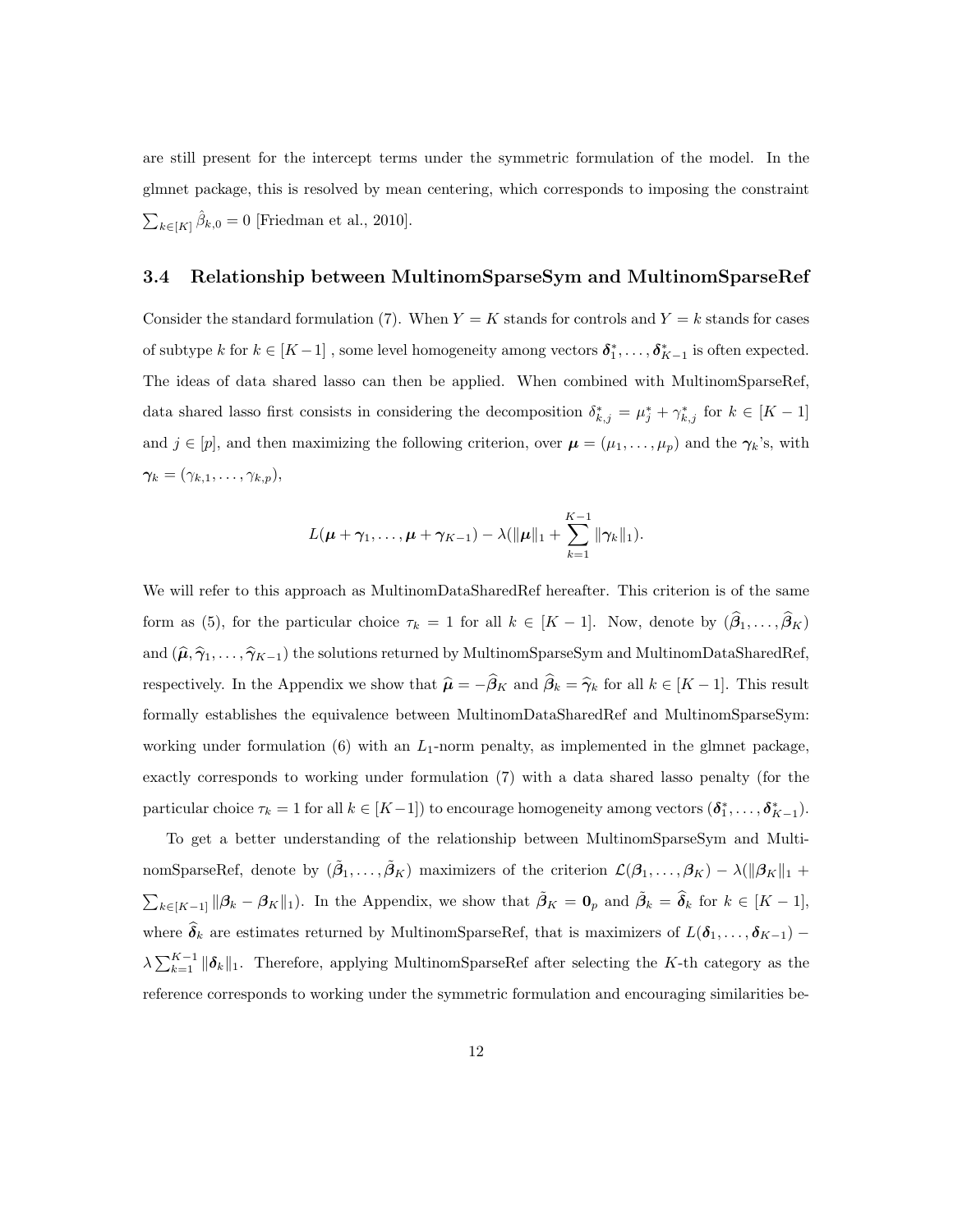tween  $\widehat{\beta}_K$  and the other vectors  $\widehat{\beta}_k$  for  $k \in [K-1]$ . This strategy is expected to perform best if  $\mathcal{C}(K) = \sum_{k \in [K]} ||\beta_k^* - \beta_K^*||_0$  is small. In other words, while the choice of the reference category has no effect whatsoever when estimation is done by maximizing the unpenalized log-likelihood (8), this choice is critical for MultinomSparseRef, that is when the  $L_1$ -penalized log-likelihood (10) is maximized. This is closely related to our discussion about the performance of the "Ref" strategy described in Section 2.3 under matched designs (and more generally under stratified regression models), which also critically depends on the arbitrary choice for the reference stratum. For illustration, consider the following toy example where (i)  $\beta_1^* = \cdots = \beta_{K-1}^*$ , and (ii)  $\beta_{K,j}^* \neq \beta_{1,j}^*$  for all  $j \in [p]$ . When  $Y = K$  indicates controls while  $Y = k$  for  $k \in [K - 1]$  indicates cases of subtype k, this situation arises when all subtypes are actually identical. Then we have  $\mathcal{C}(K) = (K-1)p$  while  $\mathcal{C}(r) = p$  for any  $r < K$ , with  $\mathcal{C}(r) = \sum_{k \in [K]} ||\beta_k^* - \beta_r^*||_0$  standing for the model complexity when setting the reference category to  $r$  before applying MultinomSparseRef. In this example, category  $K$  is the worst choice for the reference when using MultinomSparseRef, even if it would be regarded as the most natural choice by many practitioners.

## 4 Simulation study

#### 4.1 The matched setting

We performed a simulation study to assess the performance of data shared lasso in the context of matched case-control studies when  $(K - 1) = 6$  subtypes of cases are present. We compared it with two more standard strategies: Indep and Ref. For the latter, the first subtype was selected as the subtype of reference. In addition, we implemented a cross-validation technique similar in spirit to the one-step lasso [Bühlmann and Meier, 2008] to select optimal regularization parameters and obtain final parameter estimates. To save computational time, data shared lasso and Ref were implemented with one particular choice for  $\tau_k$  only, that is  $\tau_k = 1$  for all  $k \in [K - 1]$ .

We set the number of observations to  $n = 1000$  and the number of covariates was set to  $p = 100$ . Covariates were randomly generated under a multivariate Gaussian distribution  $\mathcal{N}(\mathbf{0}_p, \Sigma)$ , where  $\Sigma_{i,j} = (0.25^2) \times 0.3^{|i-j|}$ . Pairs of observations were then created and randomly assigned to one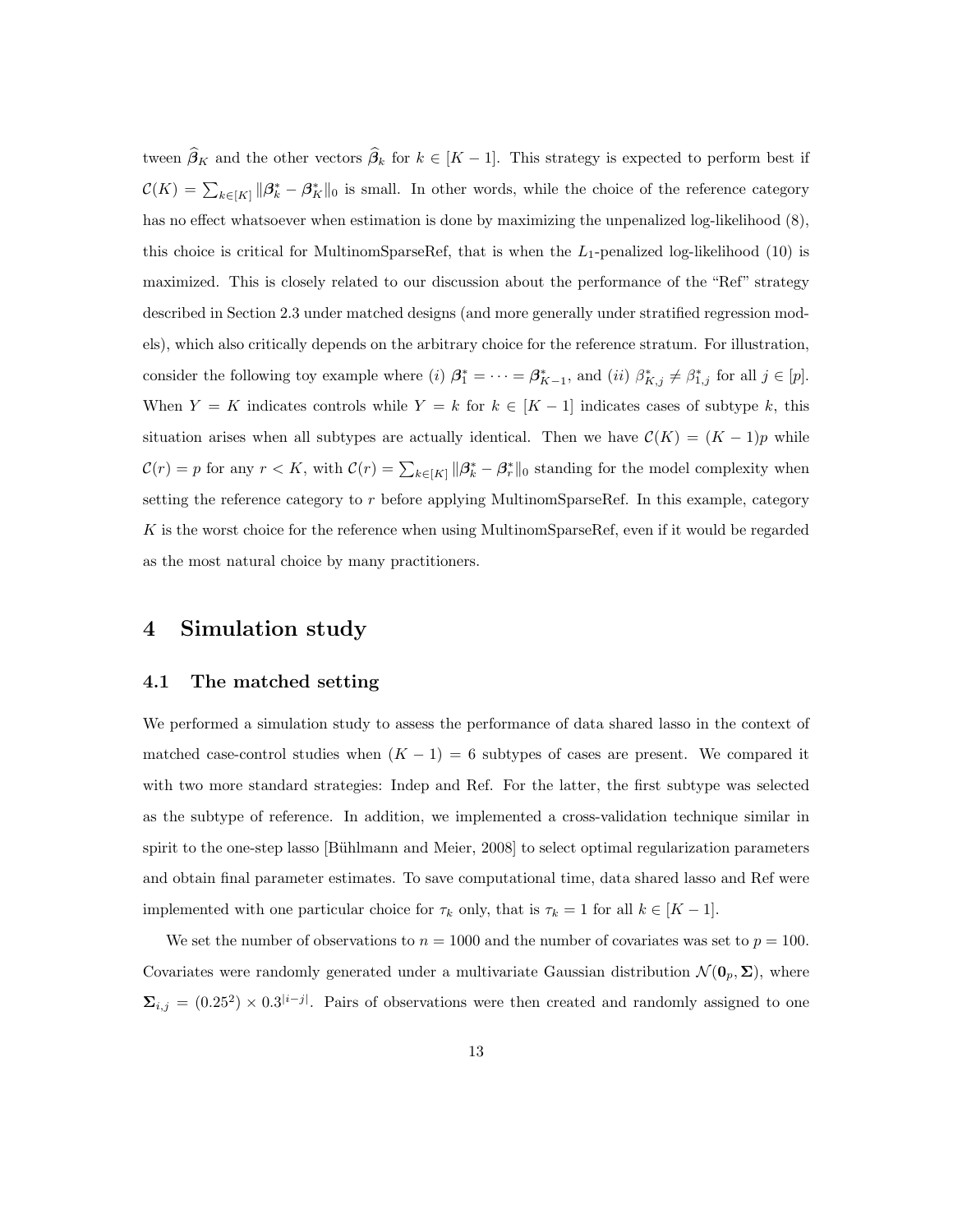stratum  $\mathcal{M}_k$  in such a way that  $m_1 = 200$ ,  $m_2 = 100$  and  $m_k = 50$  for  $k = 3, \ldots, 6$ . Within each pair  $\ell$  of each stratum  $\mathcal{M}_k$ , the response variable  $Y_{\ell,1}^{(k)}$  was then generated according to Equation (1), while  $Y_{\ell,2}^{(k)}$  was set to  $1 - Y_{\ell,1}^{(k)}$  $\mathcal{L}_{\ell,1}^{(k)}$ . As for parameters  $\delta_{k,j}^*$ , they were defined as follows. One subset  $J_1 \subset [p]$  was first randomly selected, with  $|J_1| = 10$ . For  $j \notin J_1$ , we set  $\delta_{k,j}^* = 0$  for all  $k \in [K-1]$ . For  $j \in J_1$ , four configurations were considered, allowing the level of homogeneity among  $(\delta_{1,j}^*,\ldots,\delta_{K-1,j}^*)$  to vary. In the first configuration (full homogeneity), we set  $\delta_{k,j}^* = \iota_j \delta$ , for some  $\delta > 0$  and with  $\iota_j = \pm 1$ . In the second configuration (weak heterogeneity), for  $j \in J_1$ , we randomly select one  $k_j \in [K-1]$ , set  $\delta_{k,j}^* = \iota_{k,j} \delta$  for  $k \neq k_j$  and  $\delta_{k_j,j}^* = \iota_{k_j,j} \delta * (1 + U_{k_j,j})$ , with each  $\iota_{k,j} = \pm 1$ and  $U_{k_j,j} \sim \mathcal{U}_{\lceil \sqrt{K}/2,2\sqrt{K} \rceil}$ . In the third configuration (moderate heterogeneity), we randomly select three indices  $(k_{j,1}, k_{j,2}, k_{j,3}) \in [K-1]^3$ , set  $\delta_{k,j}^* = \iota_j \delta \kappa \notin \{k_{j,1}, k_{j,2}, k_{j,3}\}$  and  $\delta_{k,j}^* = \iota_{k,j} \delta * (1 + U_{k,j})$ for  $k \in \{k_{j,1}, k_{j,2}, k_{j,3}\},\$  with again  $\iota_{k,j} = \pm 1$  and  $U_{k,j} \sim \mathcal{U}_{\lceil \sqrt{K}/2, 2\sqrt{K} \rceil}$ . Finally, in the fourth configuration (full heterogeneity), we set  $\delta_{k,j}^* = \iota_{k,j} \delta * (1 + U_{k,j})$  for  $k \in [K-1]$  with again  $\iota_{k,j} = \pm 1$  and  $U_{k,j} \sim \mathcal{U}_{\left[\sqrt{K}/2, 2\sqrt{K}\right]}$ . In each configuration, parameter  $\delta$  varied in  $\{0.4, 1.0, 2.0, 3.0\}$ to study the impact of signal strength on the performance of the approaches.

One simulation design here corresponds to one particular combination of the value for  $\delta$  and the level of heterogeneity. Fifty replications of each simulation design were performed and results presented below correspond to averages of the considered criteria over these 50 replicates for each approach.

Figure 1 presents the results regarding support recovery of the parameter matrix  $D^* = (\delta_1^*, \ldots, \delta_{K-1}^*) \in$  $\mathbb{R}^{p\times (K-1)}$  (AccS; the higher, the better), the identification of heterogeneities among vectors  $(\delta_{1,j}^*,\ldots,\delta_{K-1,j}^*)$ , for  $j \in [p]$  (AccH; the higher, the better), as well as prediction error (Pred.Err; the lower, the better). Overall, the performance of Indep does not depend on the level of homogeneity, while those of DataShared and Ref typically increase with the homogeneity level. This was expected since Indep does not account for homogeneity, while DataShared and Ref do. In case of full homogeneity among vectors  $\delta_1^*, \ldots, \delta_{K-1}^*$  (Configuration 1), Ref and DataShared perform similarly regarding the three criteria, they perform as well as Pooled, and clearly outperform Indep. The similar performance of Ref and DataShared was expected in this particular case where model complexity  $C(r)$  defined in Section 2.3 does not depend on r. In case of full heterogeneity (Configuration 4), DataShared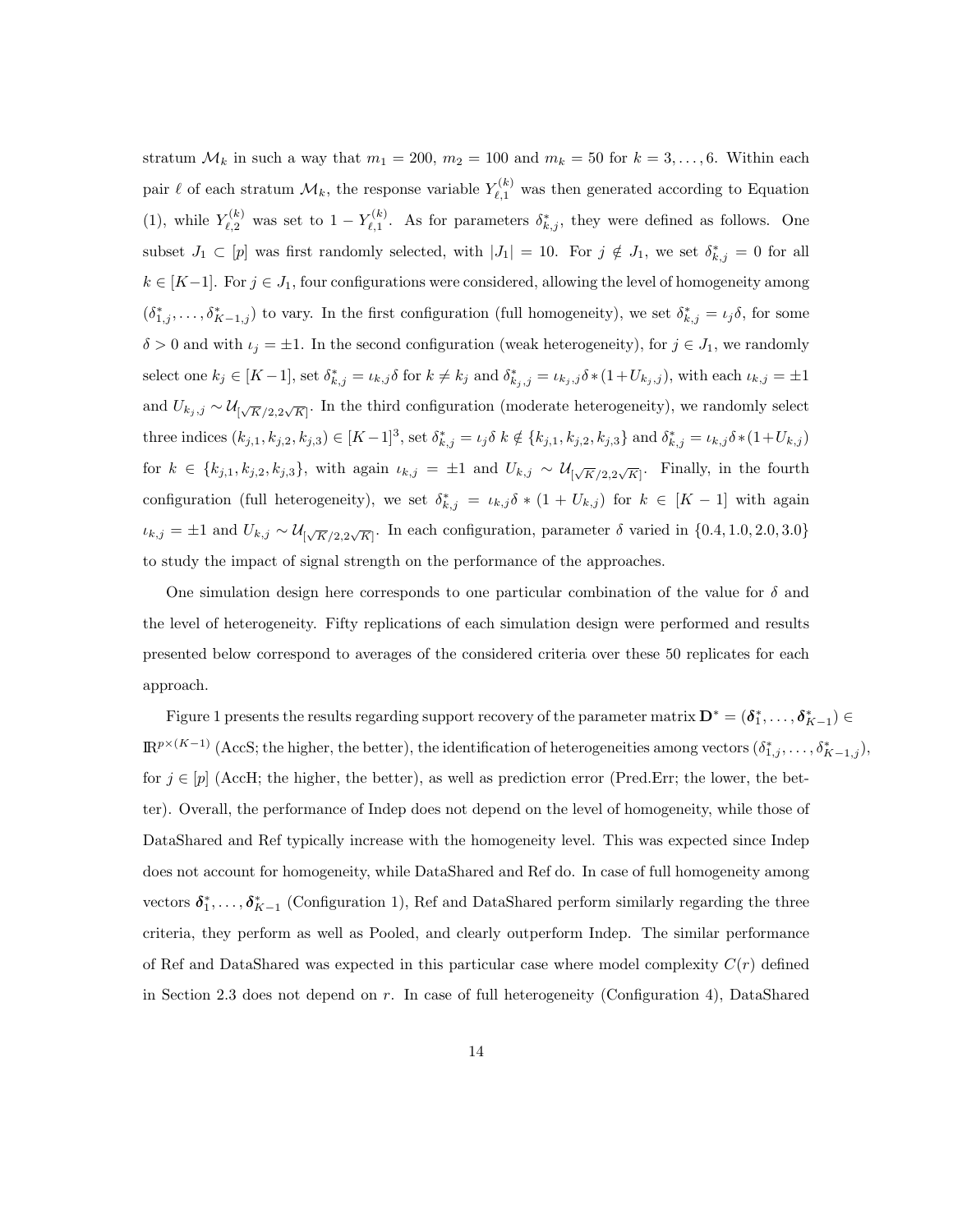

Approach - Pooled - Indep - Ref - DataShared

Figure 1: Results of the simulation study in the matched setting.

and Ref again perform similarly, as expected since  $C(r)$  still does not depend on r. Of course, they do not perform better than Indep in this case, but it is noteworthy that they do not perform worse either. In configurations 2 and 3 (weak and moderate heterogeneities), data shared lasso generally leads to the best results regarding prediction error and, to a lesser extent, support recovery and identification of the heterogeneities. In particular, it outperforms Ref, which confirms that by by-passing the arbitrary choice of the reference category, data shared lasso generally better accounts for homogeneity than Ref does when such homogeneity exists. These results are consistent with those obtained when evaluating data shared lasso under linear regression models [Ollier and Viallon, 2017] and binary graphical models [Ballout and Viallon, 2017].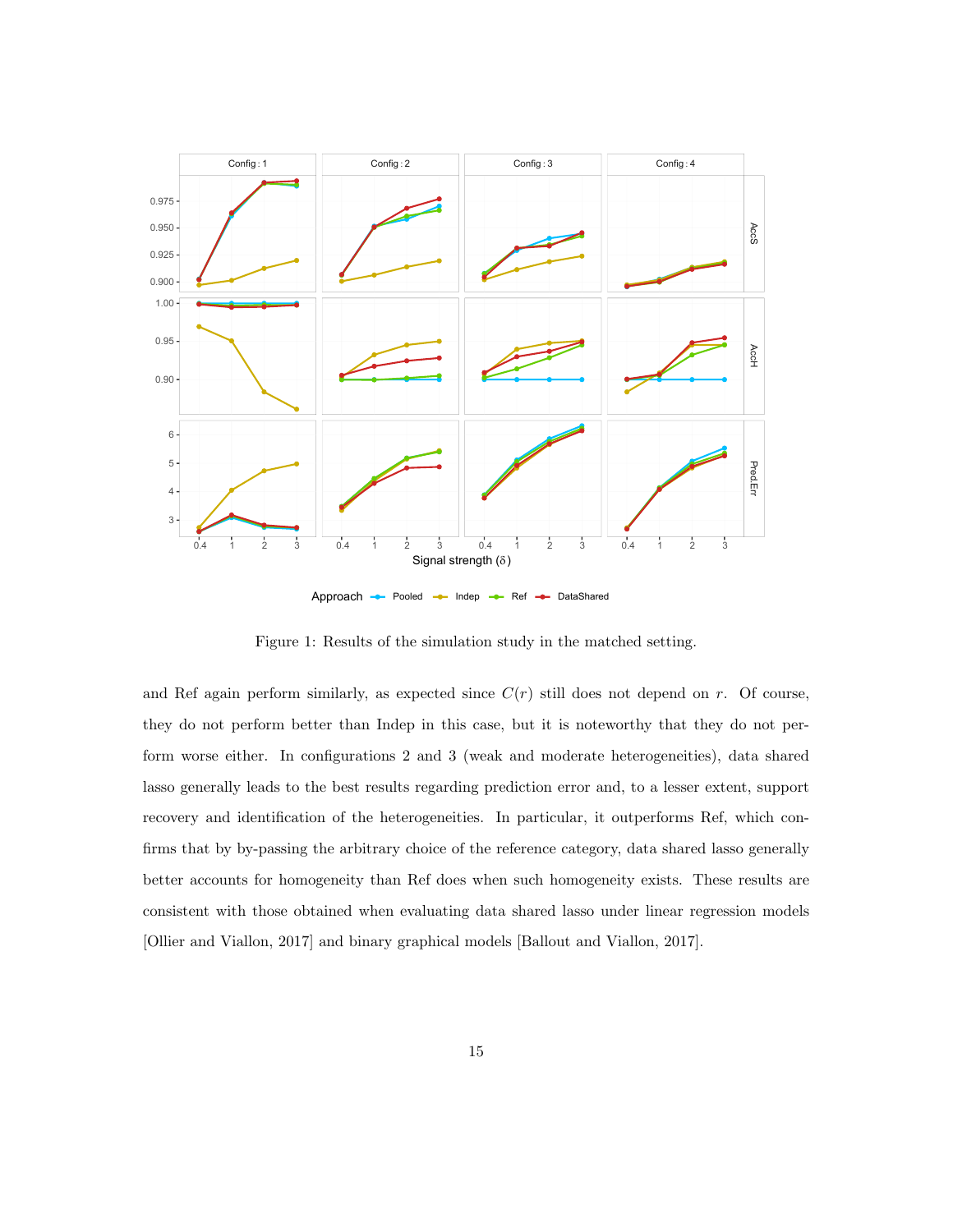#### 4.2 The unmatched setting

We also performed a simulation study in the unmatched setting to illustrate the relative interests of MultinomSparseRef and MultinomSparseSym (the later being the same as MultinomDataSharedRef) depending on the level of homogeneity among vectors  $\delta_1^*, \ldots, \delta_{K-1}^*$  under formulation (7) or, equivalently, among vectors  $\beta_1^*, \ldots, \beta_K^*$  under formulation (6). Again, we chose  $K = 7$ . To save computational times, and because conclusions were consistant with those drawn in the matched case, a low-dimensional setting with  $n = 1000$  and  $p = 20$  was considered here. For data generation, we adapted the framework described in Section 4.1 to the unmatched setting using formulation (7). We used intercept terms,  $(\delta_{0,1}, \ldots, \delta_{0,K-1})$ , chosen in such a way that  $\mathbb{P}(Y = K) = 0.5$  and  $IP(Y = k)$  ranged from 0.05 to 0.2 for  $k \in [K - 1]$ . In this low-dimensional setting, regularization parameters were selected as minimizers of the BIC after adapting the Lasso-OLS hybrid ideas to our context [Efron et al., 2004].

Figure 2 presents the results in this unmatched setting. They confirm that using data shared lasso (or, equivalently, the symmetric formulation) allows the homogeneity to be accounted for when present, which translates into better predictive performance, support recovery and identification of the heterogeneties. We shall also stress that even in the case of full heterogeneity, MultinomSparseSym performs as well as MultinomSparseRef, just as data shared lasso and Ref did in the matched setting case.

We further investigated in more details the poor performance of MultinomSparseRef. We focused on the particular case of full homogeneity among vectors  $\delta_1^*, \ldots, \delta_{K-1}^*$  under formulation (7). For one sample generated under configuration one (full homogeneity) with  $\delta = 3$  (corresponding to a large signal strength), we computed criteria AccS and AccH for the sequence of parameter vectors estimates returned by MultinomSparseRef and MultinomSparseSym for varying values of the regularization parameter  $\lambda$  on appropriate grids  $[\lambda_1/1000, \lambda_1]$ . Here  $\lambda_1$  was set, as usual, as the minimal value for which the considered method returned a null parameter vector. MultinomSparseRef was actually ran with two particular choices for the reference category. We primarily chose category  $K$  as in Figure 2. We recall that this choice is quite natural when cate-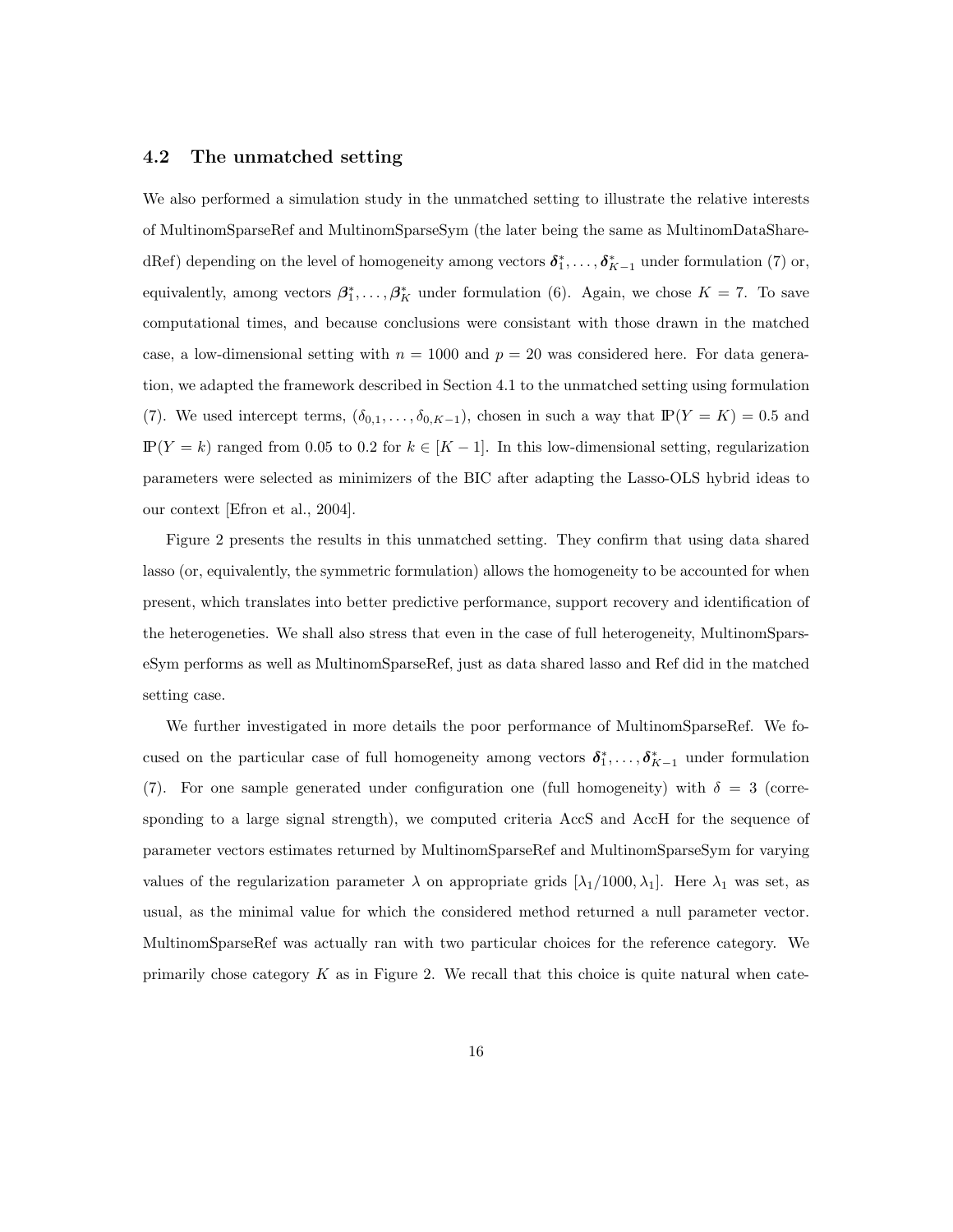

Figure 2: Results of the simulation study in the unmatched setting.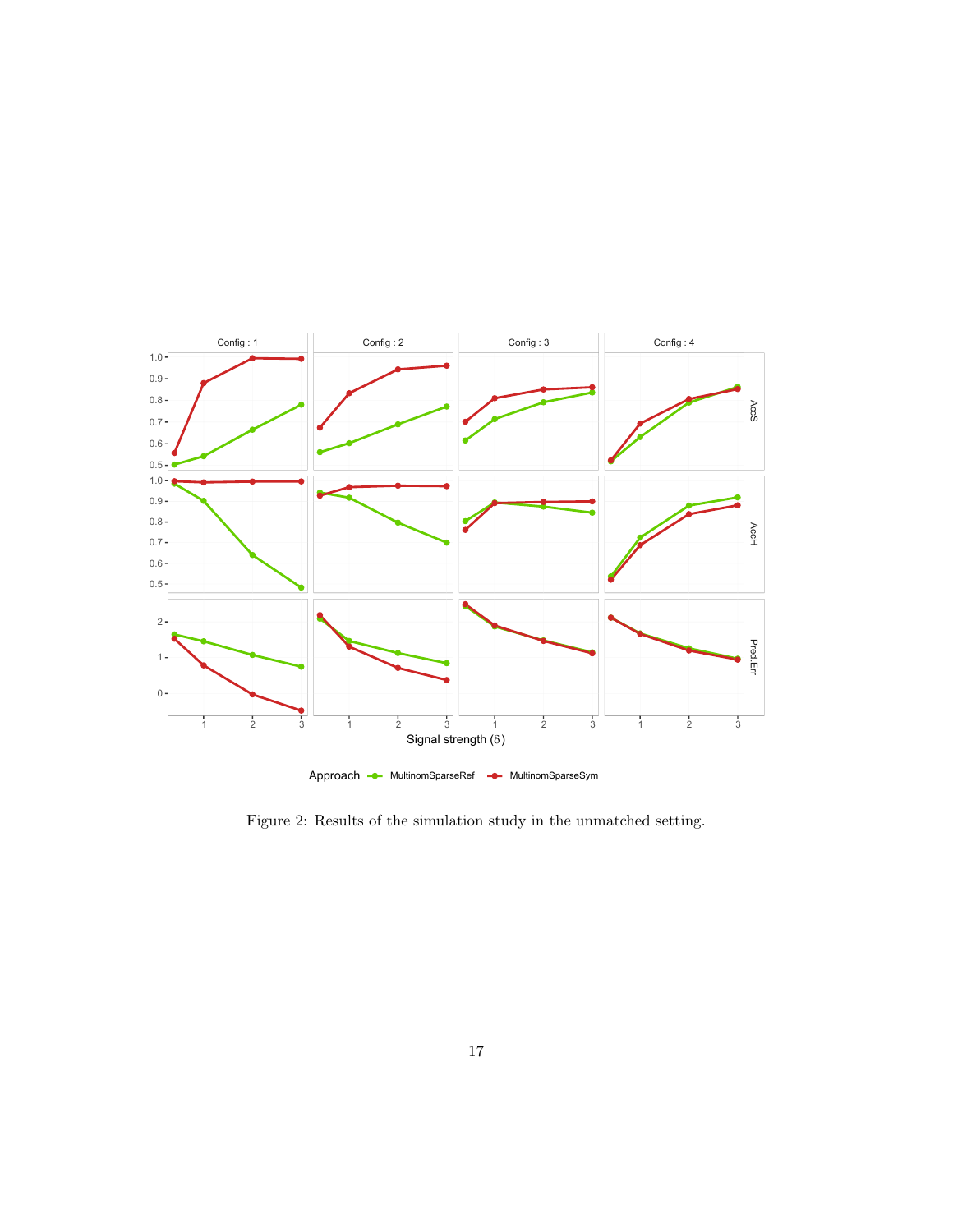

Figure 3: Comparison of the results obtained with MultinomSparseRef for two distinct choices of the reference category and MultinomSparseSym, in the case of full homogeneity among vectors  $(\delta_1^*, \ldots, \delta_{K-1}^*)$ .

gory  $K$  corresponds to controls. We also recall that in this case of full homogeneity among vectors  $\delta_1^*,\ldots,\delta_{K-1}^*$ , we have  $\mathcal{C}(\mathcal{K}) = 10(K-1) = 60$  while  $\mathcal{C}(r) = 10$  for any  $r \neq K$ . We then also implemented MultinomSparseRef with reference category set to 1. Results returned by these two versions of MultinomSparseRef were compared to those returned by MultinomSparseSym (or equivalently, MultinomDataSharedRef). In each panel of Figure 3, each point represents values for AccS  $(x\text{-axis})$  and AccH  $(y\text{-axis})$  over the grid of regularization parameters used for the corresponding method. The choice of controls as the reference category (left panel,  $\text{Ref}= K$ ), though standard, prevents MultinomSparseRef from visiting models with AccS greater than 0.75 whatever the value of the regularization parameter. On the other hand, choosing any subtype of cases as the reference (center panel, Ref= 1 here) allows MultinomSparseRef to visit models with higher values for both AccS and AccH. Models visited by MultinomSparseSym are very similar to those visited by MultinomSparseRef with the optimal reference category. These results confirm that  $(i)$  the performance of MultinomSparseRef critically depends on the arbitrary choice of the reference category when homogeneity is high, and *(ii)* MultinomSparseSym (resp., equivalently, MultinomSparseRef with a data shared lasso penalty) by-passes (resp. corrects) the arbitrary choice of the reference category, and allows the visit of nearly the same models as those visited when applying MultinomSparseRef with the optimal choice for the reference category.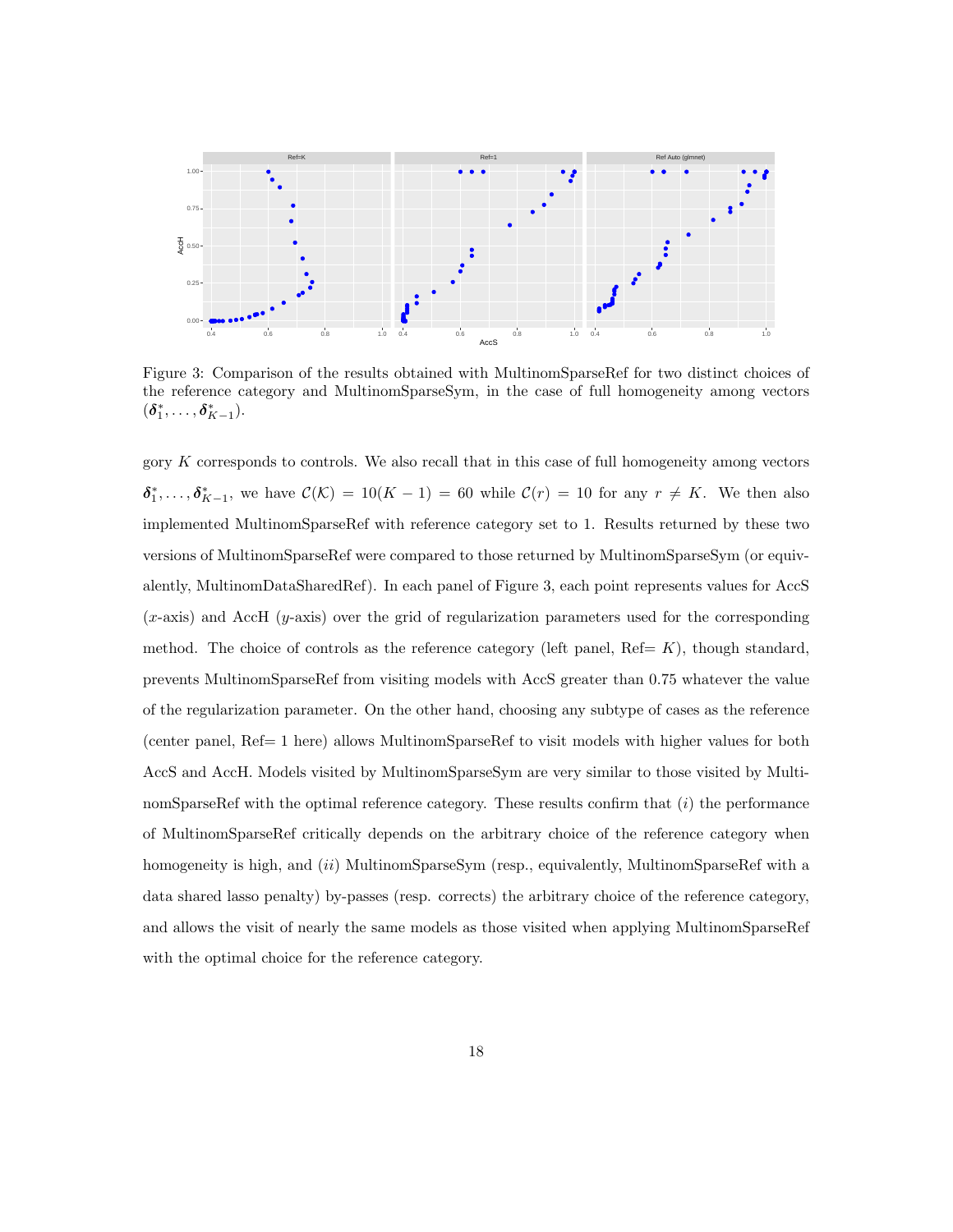# 5 Application

#### 5.1 The data

The European Prospective Investigation into Cancer and Nutrition (EPIC) study is an ongoing multicenter prospective study aiming to investigate prospectively the etiology of cancer in relation to diet, lifestyle and environmental factors, and for which the study design have been previously describe in detail [Riboli et al., 2002]. From 1992 to 2000, a total of 521,324 participants were recruited across 10 European countries, mostly from the general population, of which 70% are women, aged from 35 to 70 years. Among these participants, 246,000 women provided a blood sample at inclusion. Here, we present preliminary results from the analysis of a case-control study nested in EPIC, whose main objective was to assess the association between metabolites and the risk of subtypes of breast cancer. 1635 cases of breast cancer were included, along with 1635 matched controls (using incidence density sampling). For all these individuals, plasma samples collected at inclusion in the study were analyzed by mass spectrometry (AbsoluteIDQ p180 Kit) allowing the measurement of the levels of 127 metabolites. Those metabolites have been anonymized here since biological interpretation is out of the scope of this preliminary analysis. We considered six subtypes for cases, based on the presence/absence of hormone receptors: HER2-enriched, triple negative, Luminal A PR+, Luminal A PR-, Luminal B PR+ and Luminal B PR-.

#### 5.2 Results

We estimated sparse conditional logistic regression models based on the Indep, Pooled, Ref and data shared lasso strategies described in Section 2. For the Ref strategy, Luminal A PR + was chosen as the reference subtype, which we believe would be considered as a natural choice by most practitioners because it is the most common subtype. Results are presented in Figure 4, where only metabolites identified as potential predictor of at least one breast cancer subtype by at least one approach have been retained. As expected, using either Ref or data shared lasso lead to much more interpretable results than the Indep and Pooled strategies when the objective is to identify potential heterogeneities across subtypes. Data shared lasso allows the identification of a few heterogeneities,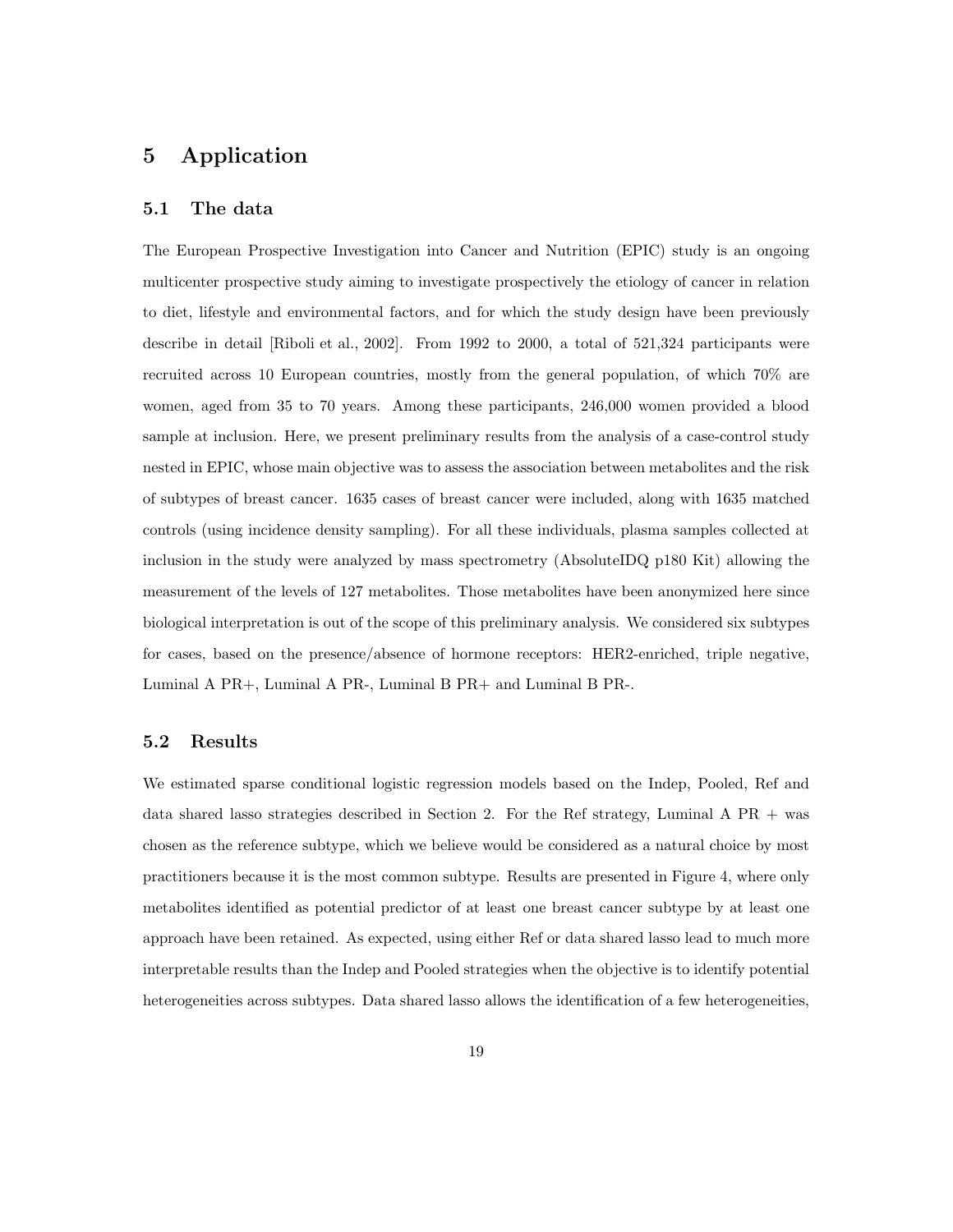in particular for the the most common subtype, Luminal A PR+. Interestingly, Ref was not able to identify any heterogeneities for this subtype: this is because it was used as the reference subtype. We shall however mention that no notable difference was observed in terms of prediction errors when comparing the models returned by Pooled, Ref and Data Shared Lasso (Indep was slightly worse than its competitors). This can be explained by the fact that the association between the metabolites and subtypes of breast cancer is rather limited. We still believe that this application nicely illustrates the potential benefit of the data shared lasso strategy which may help hierarchize the most probable heterogeneities between subtypes: in the present example, M96 might be of particular interest for Luminal A PR-, while M18, M27, M42, M43, M63 and M111 might be specific to Luminal A PR+.

## 6 Discussion

We considered the analysis of case-control studies when several subtypes of cases exist, which is increasingly common in cancer epidemiology. Considering both matched and unmatched settings, we showed that data shared lasso was a simple approach, which accounts for commonalities among the subtypes, when present, and improves estimation efficiency. In the unmatched setting, our observations provide practical guidance on how to chose between the two formulations of sparse multinomial logistic regression models, MultinomSparseSym and MultinomSparseRef. If a high level of homogeneity exists among vectors  $\beta_1^*,\ldots,\beta_K^*$  (or  $\delta_1^*,\ldots,\delta_{K-1}^*$ ), then estimation efficiency is expected to be much higher when working with MultinomSparseSym (or equivalently Multinom-DataSharedRef).

The estimation of several parameter vectors considered here is closely related to multi-task learning [Evgeniou and Pontil, 2004], for which a number of other structured sparsity inducing norms have been proposed in the literature, including the group lasso and generalized fused lasso [Lounici et al., 2011, Viallon et al., 2016]. However, we shall mention that the group lasso is not well suited when the identification of heterogeneities is of primary interest. On the other hand, the generalized fused lasso has shown good properties in the context of stratified regression models, both un-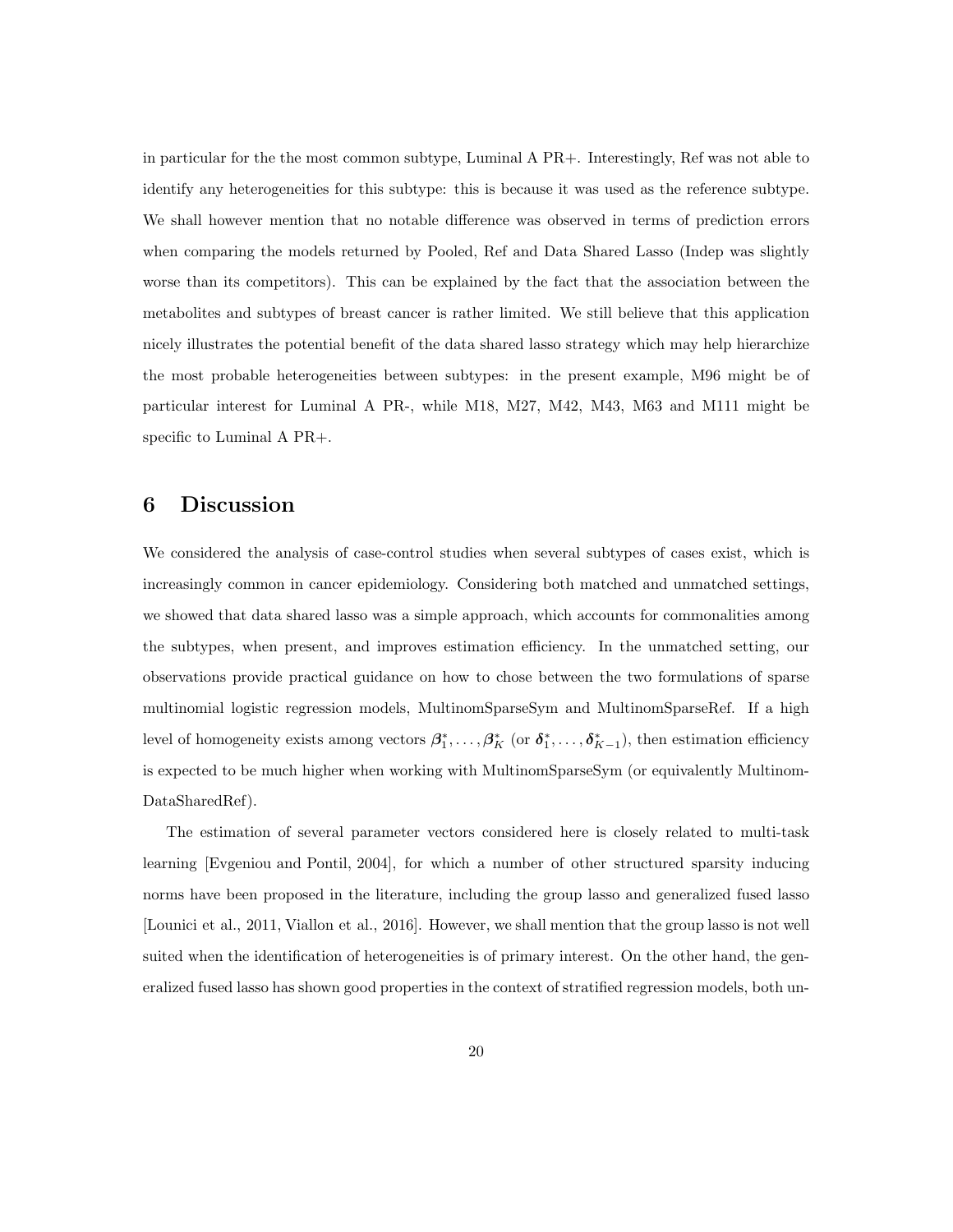

Figure 4: Preliminary results from the analysis of the matched case-control study nested in EPIC.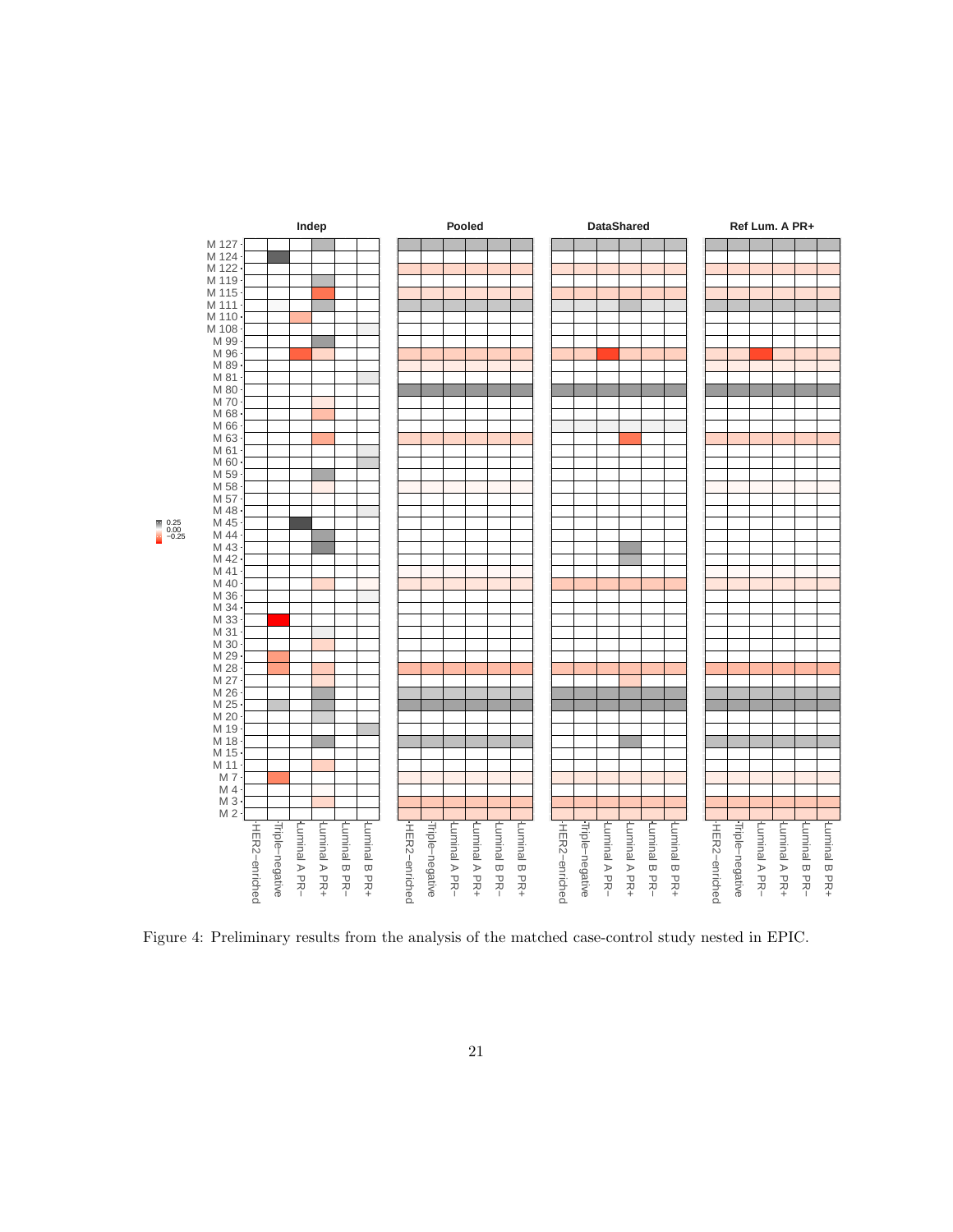der generalized linear models [Viallon et al., 2016], survival models [Sennhenn-Reulen and Kneib, 2016] and binary graphical models [Ballout and Viallon, 2017]. Its extension to conditional logistic regression models or multinomial logistic models will be the focus of future work.

# Acknowledgements

This work was partially supported by the French National Cancer Institute (L'Institut National du Cancer; INCA) (grant number 2015-166; PI: S. Rinaldi). The authors are grateful to the Principal Investigators of each of the EPIC centres for sharing the data we used in our illustrative example.

# References

- [Avalos et al., 2015] Avalos, M., Pouyes, H., Grandvalet, Y., Orriols, L., and Lagarde, E. (2015). Sparse conditional logistic regression for analyzing large-scale matched data from epidemiological studies: a simple algorithm. *BMC bioinformatics*, 16(6):S1.
- [Bach et al., 2010] Bach, F. et al. (2010). Self-concordant analysis for logistic regression. Electronic Journal of Statistics, 4:384–414.
- [Ballout and Viallon, 2017] Ballout, N. and Viallon, V. (2017). Structure estimation of binary graphical models on stratified data: application to the description of injury tables for victims of road accidents. arXiv preprint arXiv:1709.10298.
- [Begg and Gray, 1984] Begg, C. B. and Gray, R. (1984). Calculation of polychotomous logistic regression parameters using individualized regressions. Biometrika, 71(1):11–18.
- [Bickel et al., 2009] Bickel, P. J., Ritov, Y., and Tsybakov, A. B. (2009). Simultaneous analysis of lasso and dantzig selector. The Annals of Statistics, pages 1705–1732.
- [Bühlmann and Meier, 2008] Bühlmann, P. and Meier, L. (2008). Discussion of "one-step sparse estimates in nonconcave penalized likelihood models" by h. zou and r. li. Ann. Statist, 36:1534– 1541.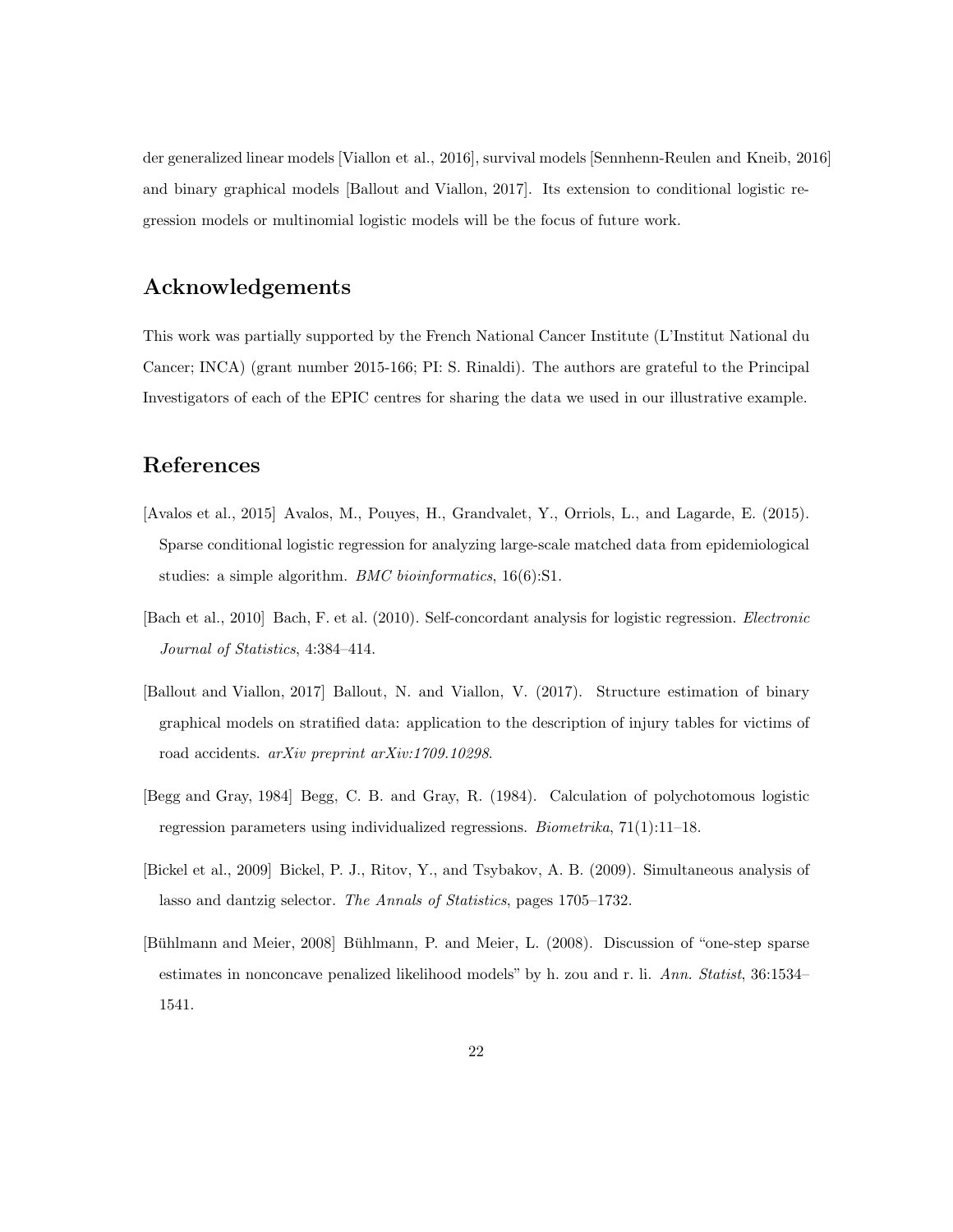- [Efron et al., 2004] Efron, B., Hastie, T., Johnstone, I., and Tibshirani, R. (2004). Least angle regression (with discussion). The Annals of Statistics, 32:407–499.
- [Evgeniou and Pontil, 2004] Evgeniou, T. and Pontil, M. (2004). Regularized multi–task learning. In Proceedings of the tenth ACM SIGKDD international conference on Knowledge discovery and data mining, pages 109–117. ACM.
- [Friedman et al., 2010] Friedman, J., Hastie, T., and Tibshirani, R. (2010). Regularization paths for generalized linear models via coordinate descent. J. Statist. Soft.,  $33(1):1-22$ .
- [Greenland, 2000] Greenland, S. (2000). Small-sample bias and corrections for conditional maximum-likelihood odds-ratio estimators. Biostatistics, 1(1):113–122.
- [Gross and Tibshirani, 2016] Gross, S. M. and Tibshirani, R. (2016). Data shared lasso: A novel tool to discover uplift. Computational statistics  $\mathcal{B}'$  data analysis, 101:226-235.
- [Hendrickx et al., 2000] Hendrickx, J. et al. (2000). Special restrictions in multinomial logistic regression. Stata Technical Bulletin, 56:18–26.
- [Krishnapuram et al., 2005] Krishnapuram, B., Carin, L., Figueiredo, M. A., and Hartemink, A. J.  $(2005)$ . Sparse multinomial logistic regression: Fast algorithms and generalization bounds. IEEE transactions on pattern analysis and machine intelligence, 27(6):957–968.
- [Lounici et al., 2011] Lounici, K., Pontil, M., van de Geer, S., and Tsybakov, A. B. (2011). Oracle inequalities and optimal inference under group sparsity. The Annals of Statistics, pages 2164– 2204.
- [McCullagh and Nelder, 1989] McCullagh, P. and Nelder, J. A. (1989). *Generalized linear models*, volume 37. CRC press.
- [Ollier and Viallon, 2017] Ollier, E. and Viallon, V. (2017). Regression modeling on stratified data with the lasso. *Biometrika*,  $104(1):84-96$ .
- [Park and Hastie, 2007] Park, M. Y. and Hastie, T. (2007).  $L_1$ -regularization path algorithm for generalized linear models. J. Roy. Statist. Soc. Ser. B, 69(4):659–677.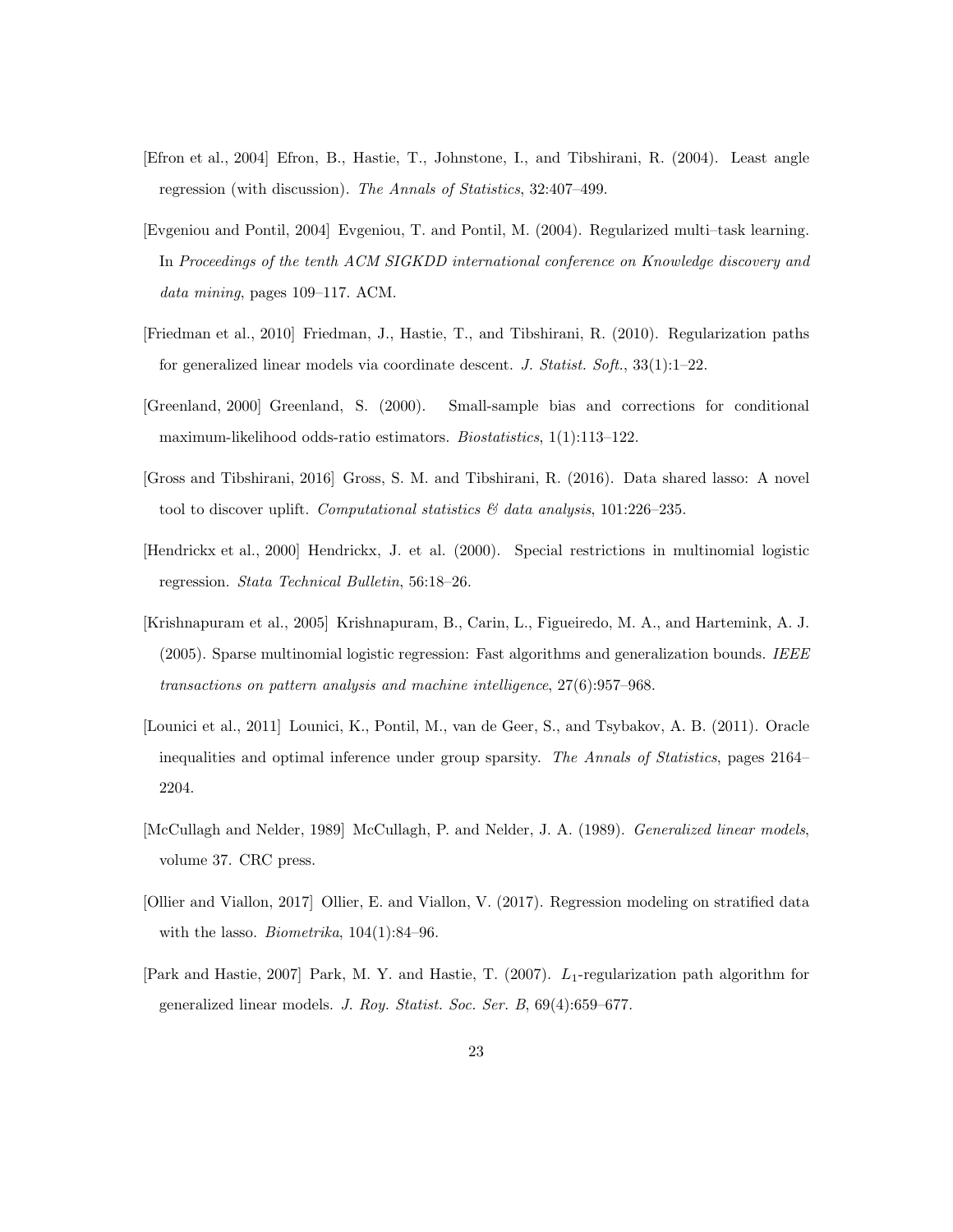[Pearce, 2016] Pearce, N. (2016). Analysis of matched case-control studies. BMJ, 352:i969.

- [Reid and Tibshirani, 2014] Reid, S. and Tibshirani, R. (2014). Regularization paths for conditional logistic regression: the clogitl1 package. Journal of statistical software, 58(12).
- [Riboli et al., 2002] Riboli, E., Hunt, K., Slimani, N., Ferrari, P., Norat, T., Fahey, M., Charrondiere, U., Hemon, B., Casagrande, C., Vignat, J., et al. (2002). European prospective investigation into cancer and nutrition (epic): study populations and data collection. Public health nutrition, 5(6b):1113–1124.
- [Rothman et al., 2008] Rothman, K. J., Greenland, S., Lash, T. L., et al. (2008). Modern epidemiology. Wolters Kluwer Health/Lippincott Williams & Wilkins Philadelphia:.
- [Sennhenn-Reulen and Kneib, 2016] Sennhenn-Reulen, H. and Kneib, T. (2016). Structured fusion lasso penalized multi-state models. Statistics in medicine, 35(25):4637–4659.
- [Viallon et al., 2016] Viallon, V., Lambert-Lacroix, S., Hoefling, H., and Picard, F. (2016). On the robustness of the generalized fused lasso to prior specifications. Statistics and Computing, 26(1):285–301.
- [Wainwright, 2009] Wainwright, M. J. (2009). Sharp thresholds for high-dimensional and noisy sparsity recovery using-constrained quadratic programming (lasso). Information Theory, IEEE Transactions on, 55(5):2183–2202.
- [Wu et al., 2009] Wu, T. T., Chen, Y. F., Hastie, T., Sobel, E., and Lange, K. (2009). Genome-wide association analysis by lasso penalized logistic regression. Bioinformatics, 25(6):714–721.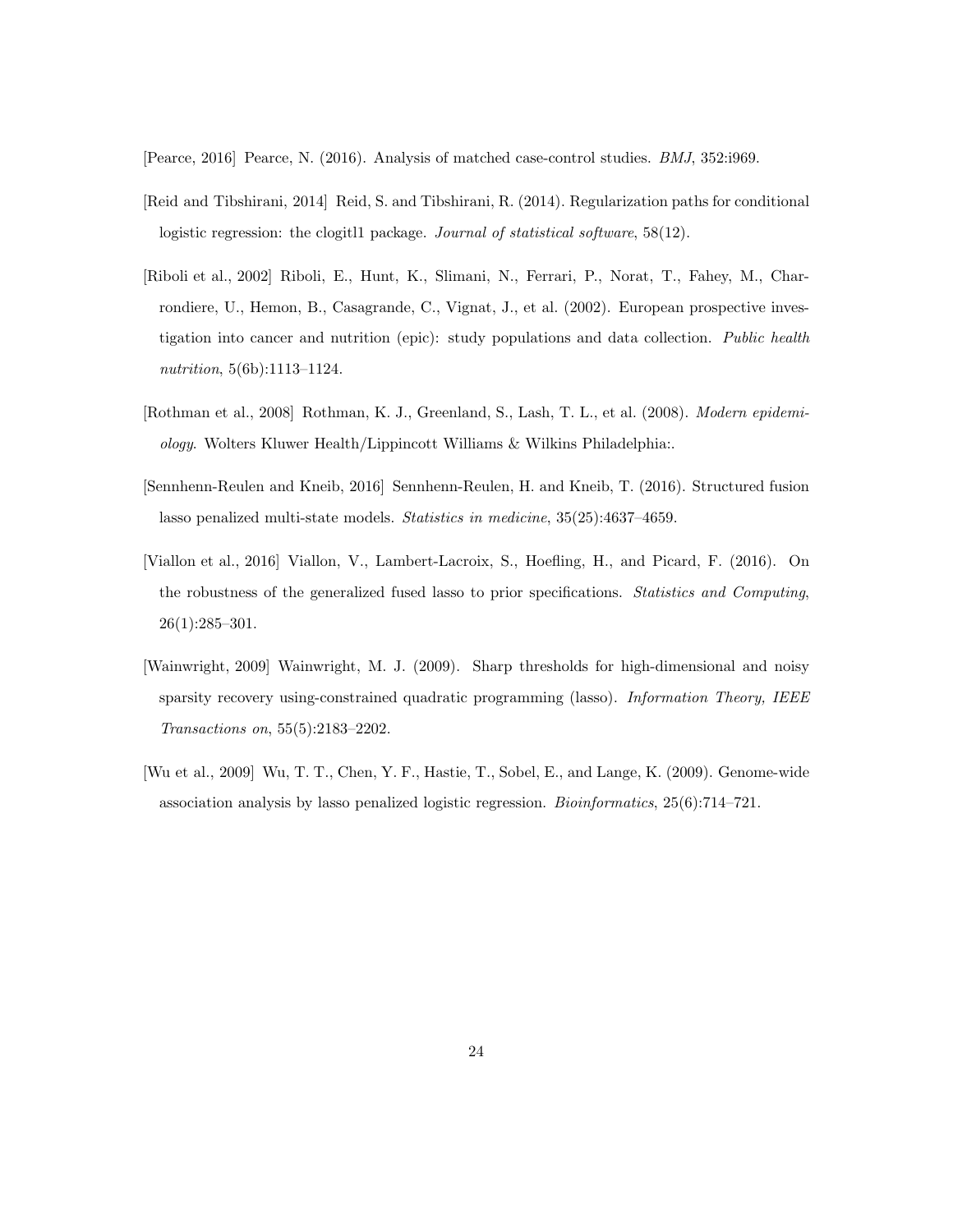# A Additional technical details

### A.1 Proof of (11)

For any  $\boldsymbol{\nu} \in \mathbb{R}^p$ , maximizers  $\widehat{\boldsymbol{\beta}}_1, \ldots, \widehat{\boldsymbol{\beta}}_K$  of the criterion penalized in the glmnet package are such that:

$$
\mathcal{L}(\widehat{\beta}_1, ..., \widehat{\beta}_K) - \lambda \sum_{k=1}^K \|\widehat{\beta}_k\|_1 \ge \mathcal{L}(\widehat{\beta}_1 - \nu, ..., \widehat{\beta}_K - \nu) - \lambda \sum_{k=1}^K \|\widehat{\beta}_k - \nu\|_1
$$
  

$$
\ge \mathcal{L}(\widehat{\beta}_1, ..., \widehat{\beta}_K) - \lambda \sum_{k=1}^K \|\widehat{\beta}_k - \nu\|_1.
$$

Therefore,  $\sum_{k=1}^K \|\widehat{\beta}_k\|_1 \leq \sum_{k=1}^K \|\widehat{\beta}_k - \nu\|_1$  for all  $\nu \in \mathbb{R}^p$  which establishes (11).

# A.2 Equivalence between MultinomDataSharedRef and MultinomSparseSym

With the particular choice  $\tau_k = 1$  for all  $k \in [K - 1]$ , MultinomSparseSym consists in maximizing the criterion  $\mathcal{L}(\beta_1,\ldots,\beta_K) - \lambda \sum_{k=1}^K \|\beta_k\|_1$ . For any given  $(\beta_1,\ldots,\beta_K)$ , set  $\boldsymbol{\mu} = -\beta_K$  and  $\boldsymbol{\gamma}_k = \beta_k$ for all  $k \in [K-1]$ . Then we have

$$
\mathcal{L}(\beta_1, ..., \beta_K) - \lambda \sum_{k=1}^K \|\beta_k\|_1
$$
  
=  $\mathcal{L}(\gamma_1, ..., \gamma_{K-1}, -\mu) - \lambda (\|- \mu\|_1 + \sum_{k=1}^{K-1} \|\gamma_k\|_1)$   
=  $\mathcal{L}(\mu + \gamma_1, ..., \mu + \gamma_{K-1}, 0_p) - \lambda (\|\mu\|_1 + \sum_{k=1}^{K-1} \|\gamma_k\|_1)$   
=  $L(\mu + \gamma_1, ..., \mu + \gamma_{K-1}) - \lambda (\|\mu\|_1 + \sum_{k=1}^{K-1} \|\gamma_k\|_1),$ 

which is exactly the criterion maximized by MultinomDataSharedRef for the the particular choice  $\tau_k = 1$  for all  $k \in [K-1]$ .